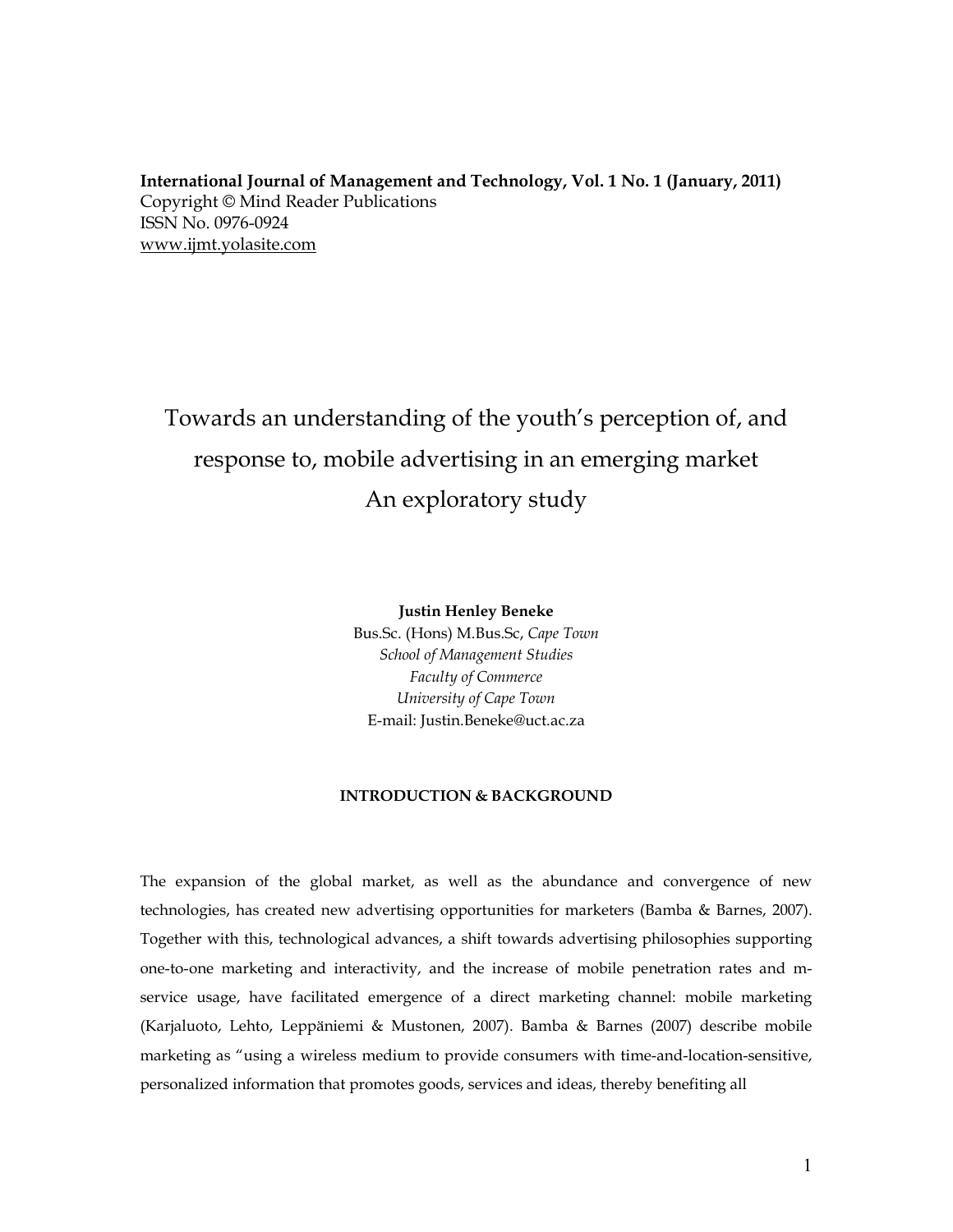stakeholders." Mobile marketing has been categorized into two models, the push-model and pull-model campaign. The latter refers to information which is requested by and sent to consumers, whilst the former refers to unsolicited communication, initiated by the marketer, and which in turn raises the issue of consumer's permission and privacy (ibid).

The development of mobile technology has been a long journey of innovation and which is constantly evolving and updating as a result of consumers' changing needs (Bamba & Barnes, 2007). Today, mobile penetration rates have reached staggering levels. It was estimated that the number of mobile phones worldwide hit the 4 billion mark in 2008, with year-on-year penetration growth estimated to reach 61% in 2008 (ITU, 2008). Approximately 67.86% of South Africans personally own, rent or make use of a mobile phone (AMPS, 2009). These high penetration rates have provided marketers with the opportunity to use mobile phones to deliver advertisements for products and services (Tsang et al., 2004). It is predicted that the financial impact of mobile marketing will reach \$24 billion by 2013 from just US \$1.8 billion in 2007, as more companies discover the benefits this new medium offers (Yaniv, 2008).

It is estimated that globally 1.5 billion users received SMS advertisements in 2008 (Yaniv, 2008). This figure indicates the potential that exists for mobile advertising to become, if used in the right way, one of the most powerful, unique, best–targeted advertising mediums to reach customers (Leppäniemi & Karjaluoto, 2005). The Mobile Marketing Association (2008) reported that 70% of participants were very open to the concept of mobile marketing as the idea of an interactive, innovative and personal media channel was more appealing than traditional and digital media. Jun and Lee (2007) speculate that mobile advertising will become the most important communication medium for marketers, the value of which is estimated to be in the hundreds of billions of dollars. Soon, it will be unusual for a company not to incorporate and align mobile advertising with its traditional marketing mix (Jun & Lee, 2007).

Short Message Services (SMS) has become the new "buzzword" in the transmission of business to consumer mobile advertising, as there is no alternative which is as cheap and easy to use which works with all phones across all networks (Okazaki, 2005). SMS exceeded all initial expectations and has gone on to become consumers' preferred mobile service, with cell phone users worldwide sending more than 10 billion SMS messages each month (Carroll, 2007). 36% of South African adults, sixteen years and older, send SMS's daily or weekly (Vodacom, 2008).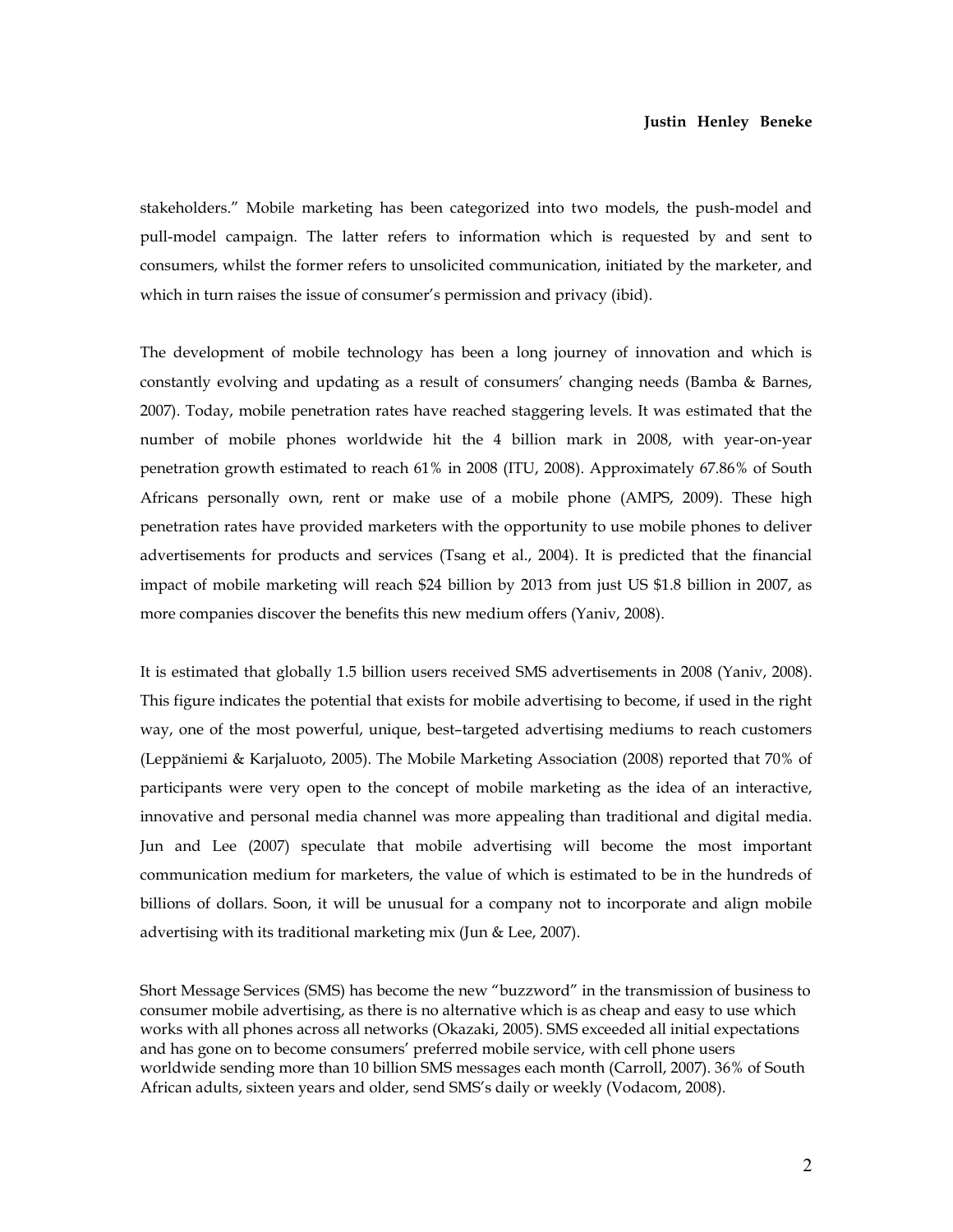Over 20 million "Please Call Me" messages are sent to more than 2.5 million unique users' everyday (ibid). By sponsoring this service, advertisers are provided with the opportunity to reach a mass market at a low cost (Lonergan, 2008). As a result, mobile marketing has been dubbed the "7th mass media" (ibid). Multi-Media Services (MMS) builds on the successful foundations of SMS but allows for richer data content. However, due to varying mobile devices and phone capabilities, it is yet to have the same reach of SMS (Marketing Mix, 2008).

Due to its ubiquitous nature, the mobile phone as a communication tool has one of the most extensive reaches (67%) in South Africa, compared to any other medium (Radio 94%, Outdoor 90%, Television 84%, Newspaper 48%, Magazine 40%, Internet 8% & Cinema 6%) as per 2009 AMPS data. Mobile advertising allows the marketer to transcend the traditional communication "time-space paradigm" boundaries through the availability, interactivity, frequency and speed of communication provided by mobile devices (Scharl, Dickenger & Murphy, 2005). One of the strongest benefits of mobile advertising is the ability of the mobile device to replicate all the elements of traditional media to the consumer in one device as it can reach consumers in a multitude of new ways (Jun & Lee, 2007). Mobile advertising provides the option of supporting both unique one-to-one and mass communication with consumers, incorporating personalized information based on time, location and preferences (Scharl et al, 2005).

As cynicism and distrust of advertising and marketing efforts increase (Anderberg & Morris, 2006), it is necessary to explore new and innovative means to communicate with consumers. Consumers are living within a media saturated environment, with mass media estimated to occupy 70% of a consumer's day, thus limiting the effectiveness of advertising (Newell & Meier, 2007). This has led to "advertising clutter", most prevalent in traditional mass media, resulting in marketers moving their advertising focus towards less cluttered mediums, such as mobile advertising (ibid). Due to the high levels of control consumers possess over mobile advertising offers, it is perceived to be a medium that is *less* cluttered with unsolicited messages compared to that of traditional media. This allows the company opportunities to be innovative and can result in a competitive advantage to those brands that implement such a campaign successfully (ibid).

However, due to the highly personal nature of the mobile phone, care must be taken when approaching customers with advertising. It is vital that consumers are in control, have explicitly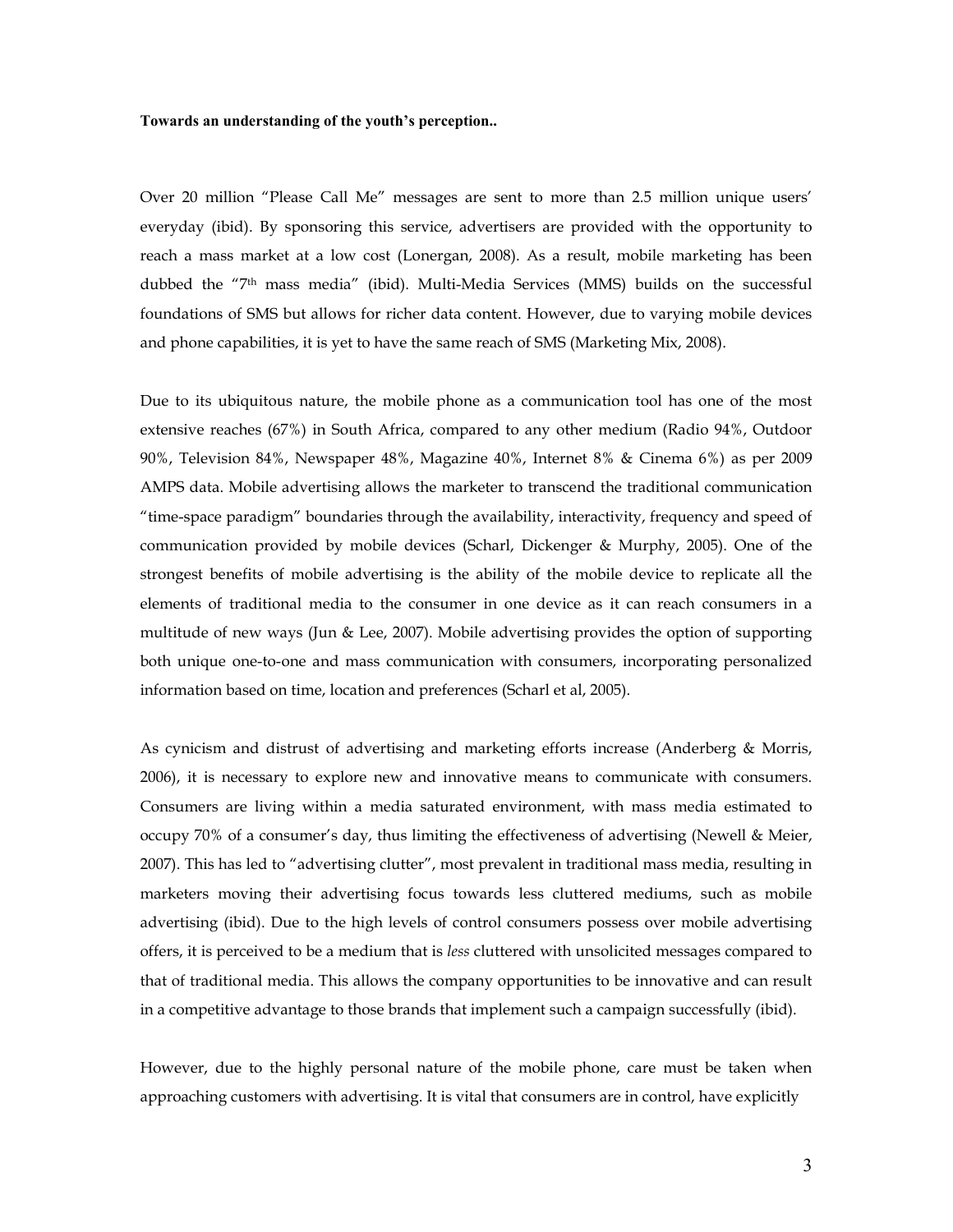given permission and are only receiving timely, relevant and personalized advertising (Yaniv, 2008). Excessive volumes of advertising and a lack of perceived control or value from such advertising has lead to a negative attitude towards mobile advertising and a general consumer perception of cynicism towards mobile advertising (Krishnamurthy, 2001).

Due to the high reach of mobile phones, their low cost and high retention rates, expectations are high that this industry will succeed (Kondo, Jian & Shahriar, 2008). The mobile channel (especially SMS), possesses the benefits of being immediate, customized, automated, direct, reliable, personal, discreet as well being a direct call to action that is far more impressive than any other channel (ibid). Special features of the mobile channel include its mobility, reachability, direct marketing capabilities, interactivity, two-way communication, branding opportunities, viral-marketing potential, timeliness and personalisation, the possibilities of this communication channel are immense (Karjaluoto et al, 2007).The current literature all focuses on one common theme, that of the power of mobile advertising. Despite the harsh realities of the economic crisis putting pressure on advertising budgets, it has been claimed that the time to engage customer's attention with something, new, different, and effective is now (Marketing Mix, 2008).

Academics and practitioners agree that mobile advertising is a particularly effective marketing tool in reaching the youth market (Scharl et al, 2005). The youth have been found to be open to trying new and different things and are seen to be innovators in adopting new technologies (Kumar & Lim, 2008). Like all forms of advertising, it is more effective to have a targeted campaign and the youth market proves to have the greatest potential for mobile advertising campaigns.

#### **RESEARCH STATEMENT**

Despite the proliferation of mobile advertising campaigns, as well the "glory and attention" paid to it, there is a lack of empirical studies in academic literature concerning the effectiveness of mobile advertising and the factors contributing to its success (Drossos et al, 2007; Leppaniemi & Karjaluoto, 2005; Dickenger et al, 2004; Bamba & Barnes, 2007). This research aims to fill the gap, specifically in the South African context. As mobile advertising has the potential to be one of the most powerful advertising mediums, if used in the right manner (Leppaniemi & Karjaluoto, 2005), it is appropriate to study its potential for success. The aim of this study is to provide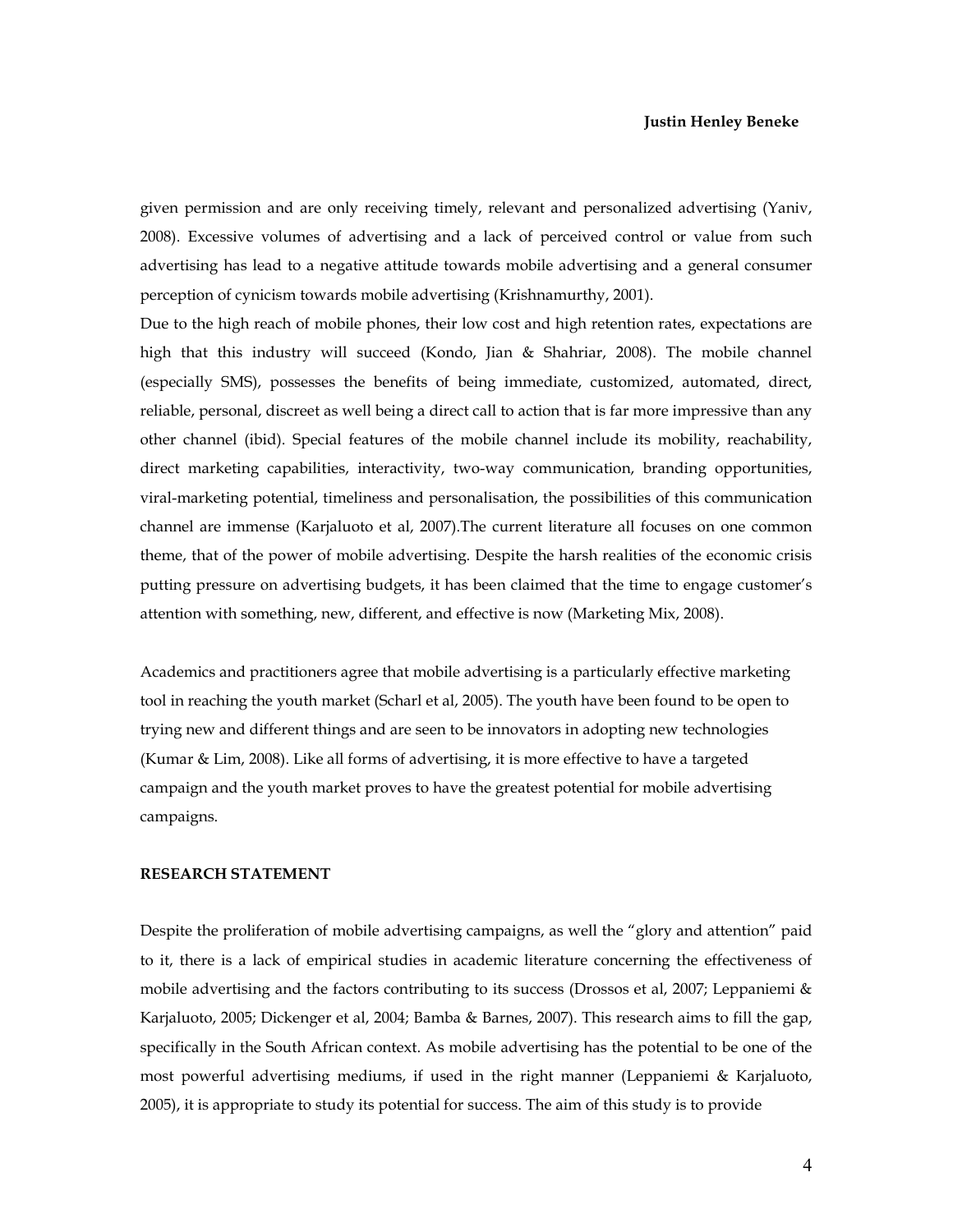insights to mobile advertisers, particularly retailers who seek to efficiently manage the opportunities that mobile technology may offer them, with the emphasis on push marketing via SMS and MMS.

#### **METHODOLOGY**

#### RESEARCH DESIGN

Our sample frame was limited to English-speaking consumers located in the Western Cape, specifically the Cape Town area. Although the main respondents of the study were residents of Cape Town, the city's metropolitan and international community are similar to South African major cities. Three focus groups were conducted over a period of one week. The focus group made use of open-ended questions which covered members' previous experience with mobile advertising; their attitudes toward advertising in general and toward mobile advertisements in particular, as well as their opinion of what factors would influence the latter. A quantitative survey was then conducted. Person-to-person and computer-assisted (online) methods were used to obtain 250 responses. Questionnaires were completed by hand at a major university and a small number of high schools. In order to randomise the technique, every third student walking past the questionnaire distribution point was approached to assist with the study. This approach proved beneficial, as it is one of the more effective ways to enlist cooperation and convey instructions clearly, which resulted in the respondents following the questionnaire's instructions accurately. A web site was setup to host the questionnaire for the computer-assisted component of the empirical research. Once respondents had completed a questionnaire, their responses were stored on the website and extracted at the end of survey window.

#### **COMPOSITION OF SAMPLE**

The final sample size comprised a total of 250 respondents. However, the demographics of these respondents did not perfectly reflect the South African population. The majority of respondents were white females between the ages of 16 and 25, who earn an average monthly income/allowance of less than R1000 (however the largest proportion of respondents, 44%, preferred not to divulge their monthly income). Students with a low average monthly income/allowance represent the largest proportion of the sample, which is to be expected as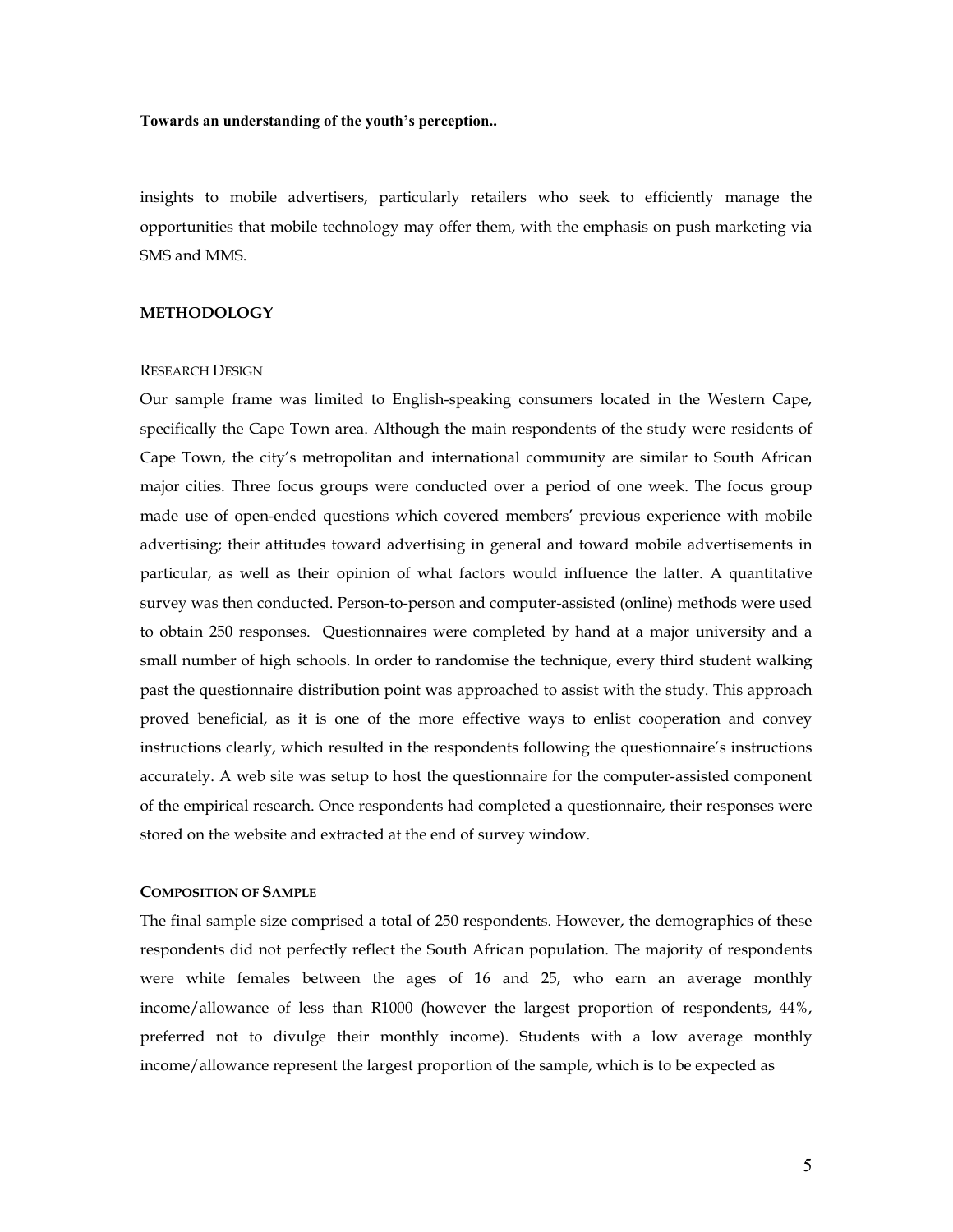these characteristics generally define the youth market. The results of this study may therefore not be accurately extrapolated to the entire South African population in this segment.

#### **FINDINGS**

#### GENERAL OVERVIEW

Five point Likert scales were used to measure responses to the variables used within this study. The questionnaire has been included in the appendix, in which the scale items may be seen.

The most popular measure of central tendency is the mean. Table 1 shows the means for each item, as well as the means for the average of each factor (averages in bold). "Average Content", "Average Personalisation", "Average Attitudes towards Advertising", "Average Knowledge", "Average Incentive" and "Average Purchase Intention" are variables which have means that can be rounded up/down to 3. This represents "Neutral" responses in the questionnaire and therefore little information can be gleaned from these figures. All other variables display a greater degree of skewness in the distribution of the data which allows one to make tentative conclusions. This implies that the data deviates from a normal distribution. The Lilliefors test of normality resulted in p-values of less than 0.01 for all variables which allows one to reject the null hypothesis that states that the data is normal at the 1% significance level.

"Average Interactivity" has a mean of 2 (rounded down) which represents "Disagree" and is skewed to the right. This suggests that consumers do not value features within the mobile advertisement that allows them to respond or have further communication with the advertiser. "Average Innovativeness" has a mean of 4 (rounded up), representing "Agree", and is skewed to the left. This indicates that consumers like new and different things and therefore may be open to new forms of communication, such as mobile advertising. Although "Average Knowledge" has a mean of 3 (rounded down), the two items which comprise the factor have been answered differently. "Knowldg1" and "Knowldg2" have means of 4 and 3 respectively which imply that consumers agree that they understand the applications on their mobile phones well, however they do not necessarily consider themselves experts on the latest mobile phone technology in comparison to their friends. "Average Control" has a mean of 4 (rounded down) and is skewed to the left. Consumers therefore appear to value having control over the content and access to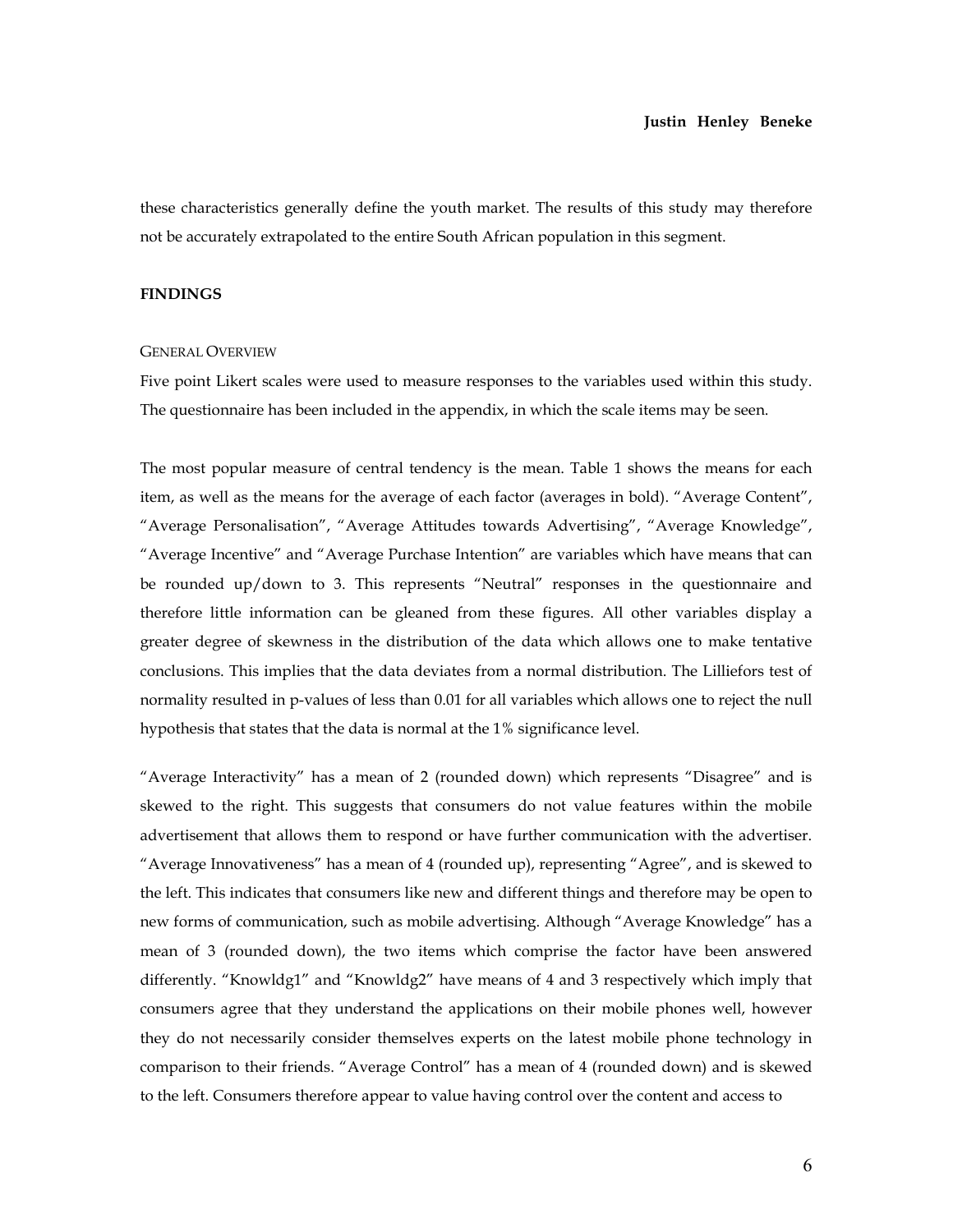their personal information as well as their participation in mobile advertising campaigns. "Average SPAM" also has a mean of 4 (rounded up) and is skewed to the left suggesting that consumers have a fear of SPAM and are concerned that mobile advertising will result in SPAMMING.

"Average Attitudes towards Mobile Advertising" has a mean of 2 (rounded down) and is skewed to the right which provides us with preliminary evidence that negative attitudes concerning mobile advertising exist. "Average Attention" has a mean of 2 (rounded down) and is skewed to the right, indicating that little attention is paid to mobile advertisements. This is confirmed by figure 1 which shows that the majority of respondents read mobile advertisements occasionally or ignore them completely. "Average Ad Source" has a mean of 4 (rounded up) and is skewed to the left. The source of the advertisement is important to consumers as they believe that they are more likely to read the mobile advertising message if the advertiser is familiar to and trusted by the consumer. "Average Involvement" in the mobile advertisement has a mean of 2 (rounded down) and is skewed to the right. Consumers do not appear to put a great deal of effort into reading and evaluating the mobile advertisement. Figure 2 shows that the majority of respondents only read about a quarter of the mobile advertisement whilst the second highest proportion of respondents does not read them at all.



Figure 1: Attention Paid to the Mobile Advertisement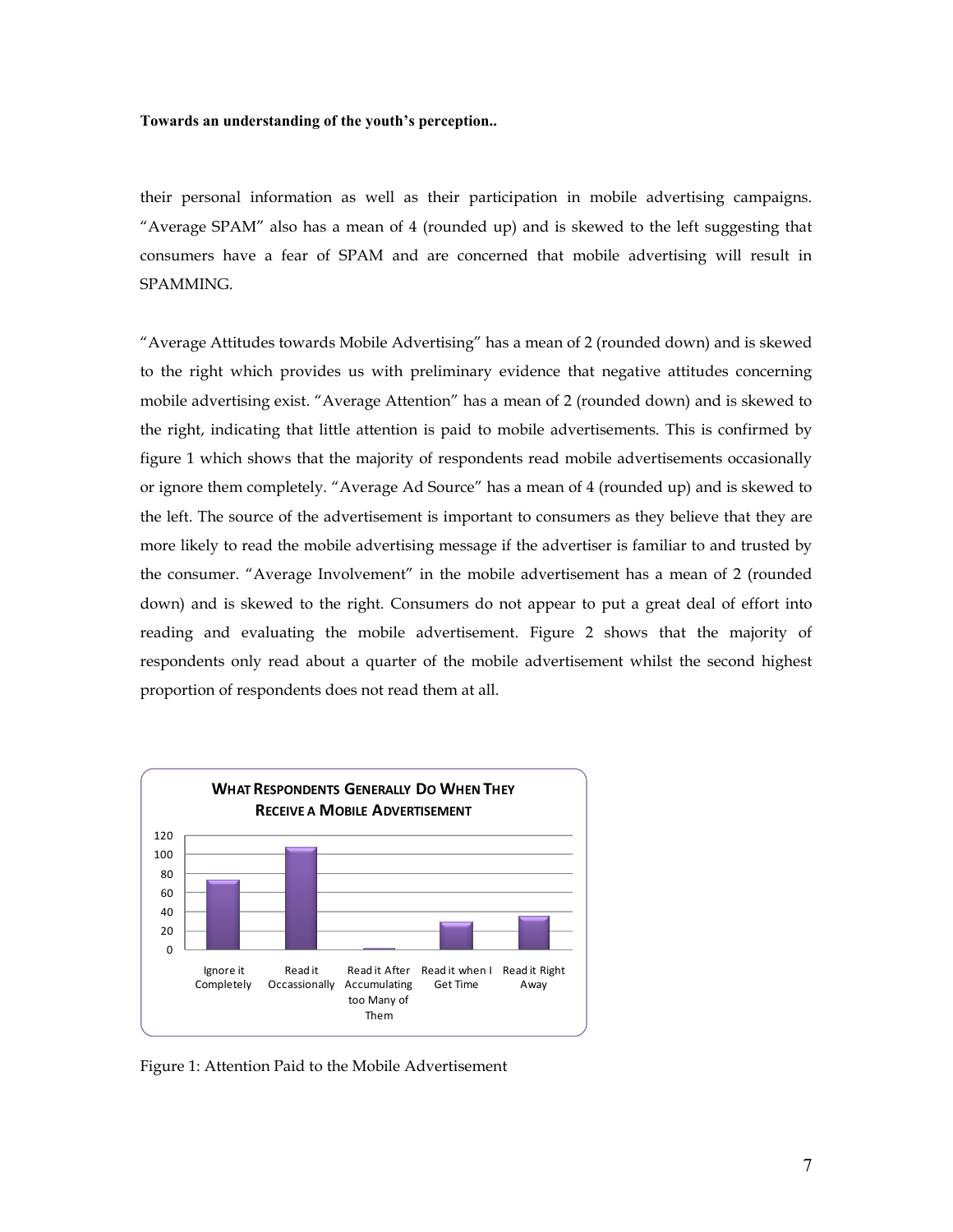

Figure 2: Involvement in the Mobile Advertisement

High variances were observed on some items. This indicates that these items were answered differently by respondents. For example, the item "Content2" has a variance of 1.8719, suggesting that respondents did not answer the question in the same way and that answers varied around the mean. This indicates that there is a possibility of differences existing among respondents. "Attitudes towards Mobile Advertising" has a relatively low variance (0.61), indicating that respondents did not answer questions pertaining to this construct differently. This suggests that most respondents have a negative attitude towards mobile advertising.

#### **ESTABLISHING CORRELATIONS**

Scatterplots were constructed to ascertain whether relationships between two variables might exist (Keller & Warrack, 2003). Figure 3 depicts a moderate, positive relationship between "Average Content" and "Average Attitude towards Mobile Advertising", which is confirmed by a moderately high and positive correlation coefficient of 0.40580. Moderate, positive relationships also exist between "Average Interactivity", "Average Personalisation", "Average Attitude towards Advertising in General", "Average Innovativeness" and the dependent variable, "Average Attitude towards Mobile Advertising" (figures 4-7). These relationships are confirmed by correlation coefficients of 0.36008, 0.45460, 0.37432 and 0.29252 respectively.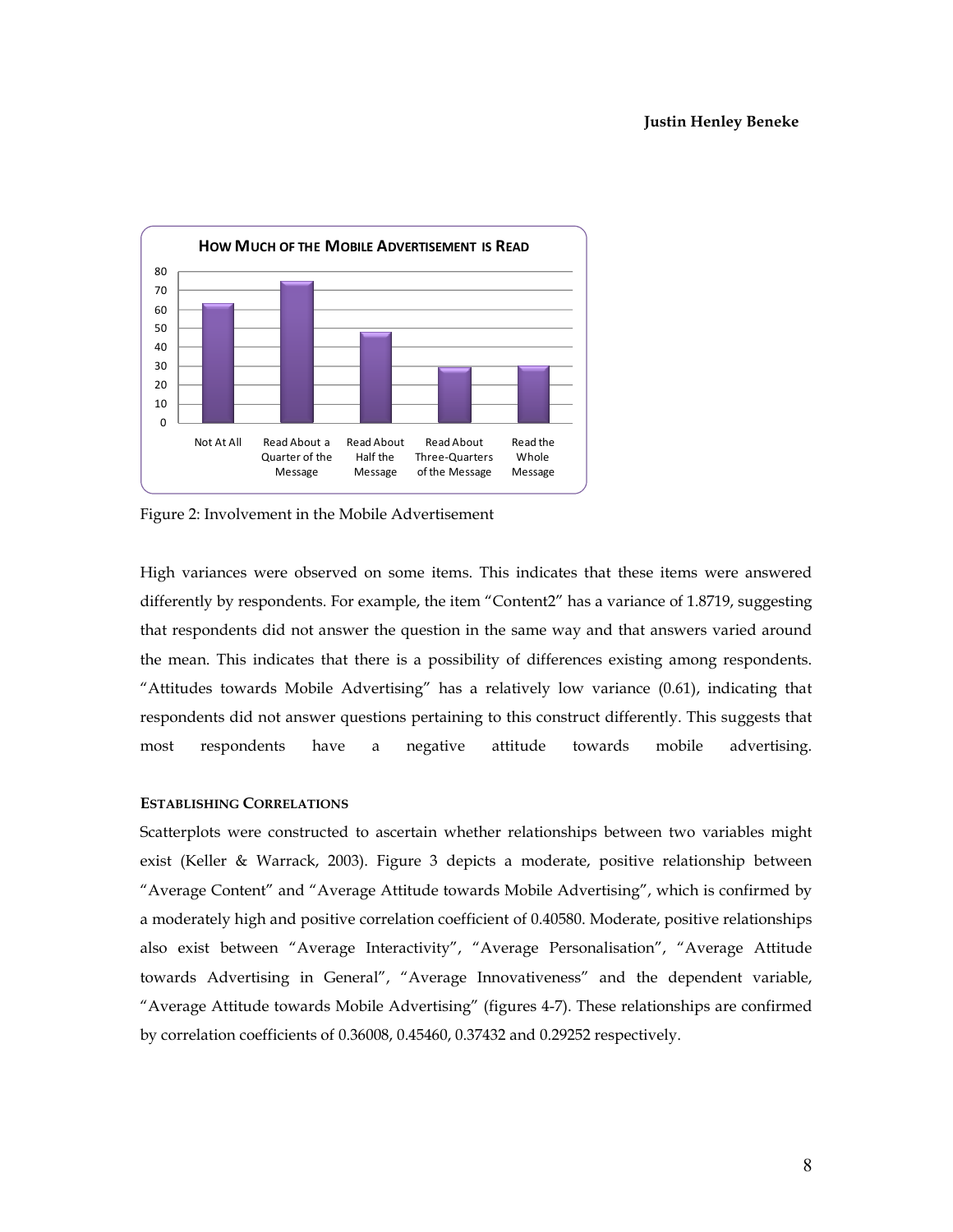

Figure 3: "Attitude towards Mobile Advertising" vs. Figure 4: "Attitude towards Mobile Advertising" vs.









"Personalisation "Attitude toward Advertising in General"

9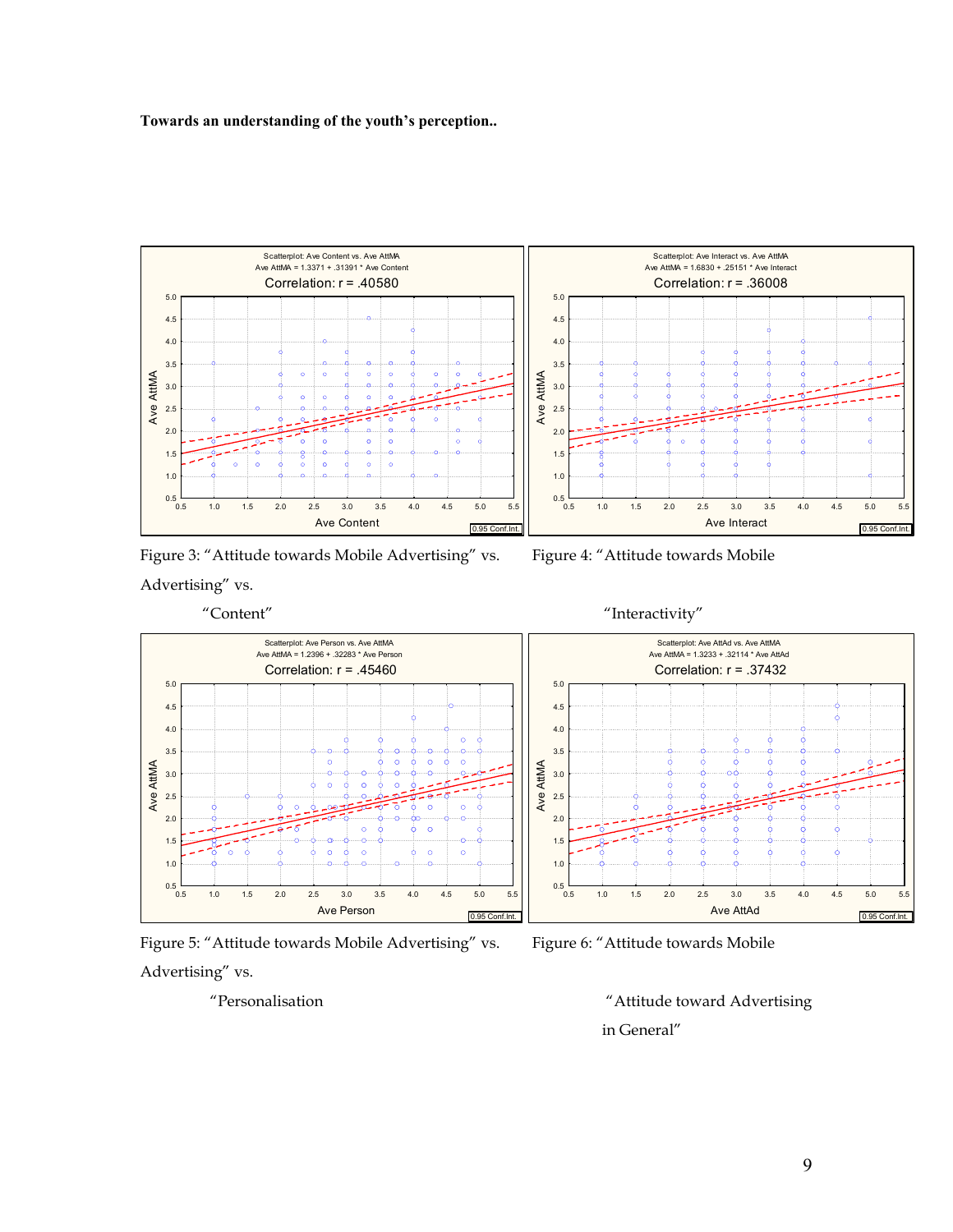

Figure 7: "Attitude towards Mobile Advertising" vs. Figure 8: "Attitude towards Mobile Advertising" vs. "Innovativeness" "Knowledge"

Figure 8 suggests that there is no relationship between consumers' "Knowledge" of mobile phone technology and their "Average Attitude towards Mobile Advertising", as the correlation coefficient of 0.06742 is close to zero. Figure 9 illustrates a moderate negative relationship (r=- 0.3267) between "Average Control" and "Average Attitude towards Mobile Advertising". Similarly, figure 10 shows a weak negative relationship (r=-0.1856) between "Average SPAM" and "Average Attitude towards Mobile Advertising".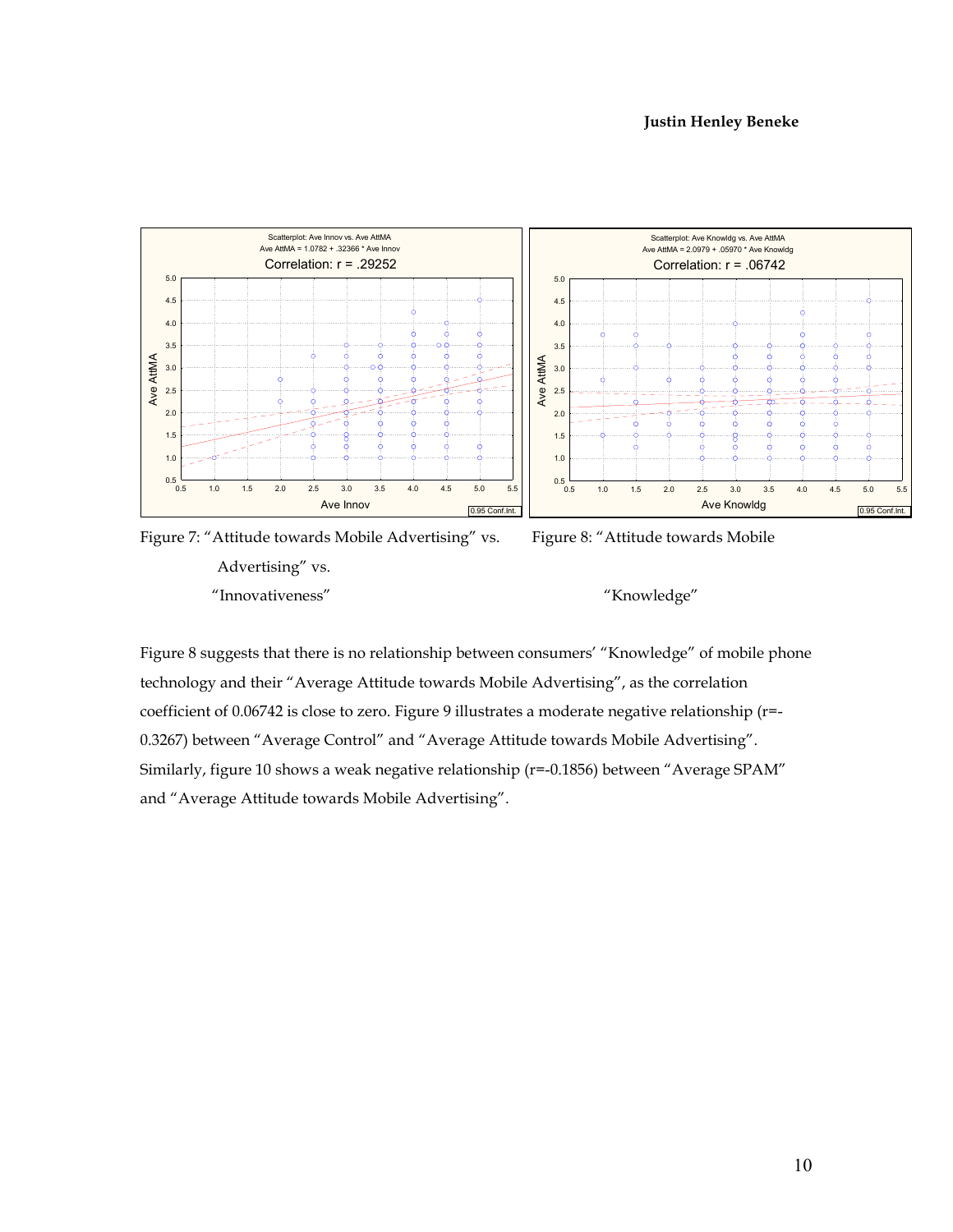



The relationship between the construct "Average Attitude towards Mobile Advertising" and the construct "Average Attention" paid to mobile advertising is strong and positive, with a correlation coefficient of 0.70001 (figure 11). The relationships depicted in figure 12 and 13 are moderate and positive. The correlation coefficient between "Average Attention" and "Average Involvement" variables is 0.48934, whilst the correlation coefficient between "Average Involvement" and "Average Purchase Intention" variables is 0.45442. Finally, the correlation coefficient of 0.53278 (figure 14) indicates that a moderate to fairly high, positive relationship between "Average Attitude towards Mobile Advertising" and "Average Purchase Intention" exists. This allows us to make a tentative finding that mobile advertising is a successful sales generating tool in South Africa. Further data analysis will later explore whether these relationships are in fact causal or merely spurious correlations.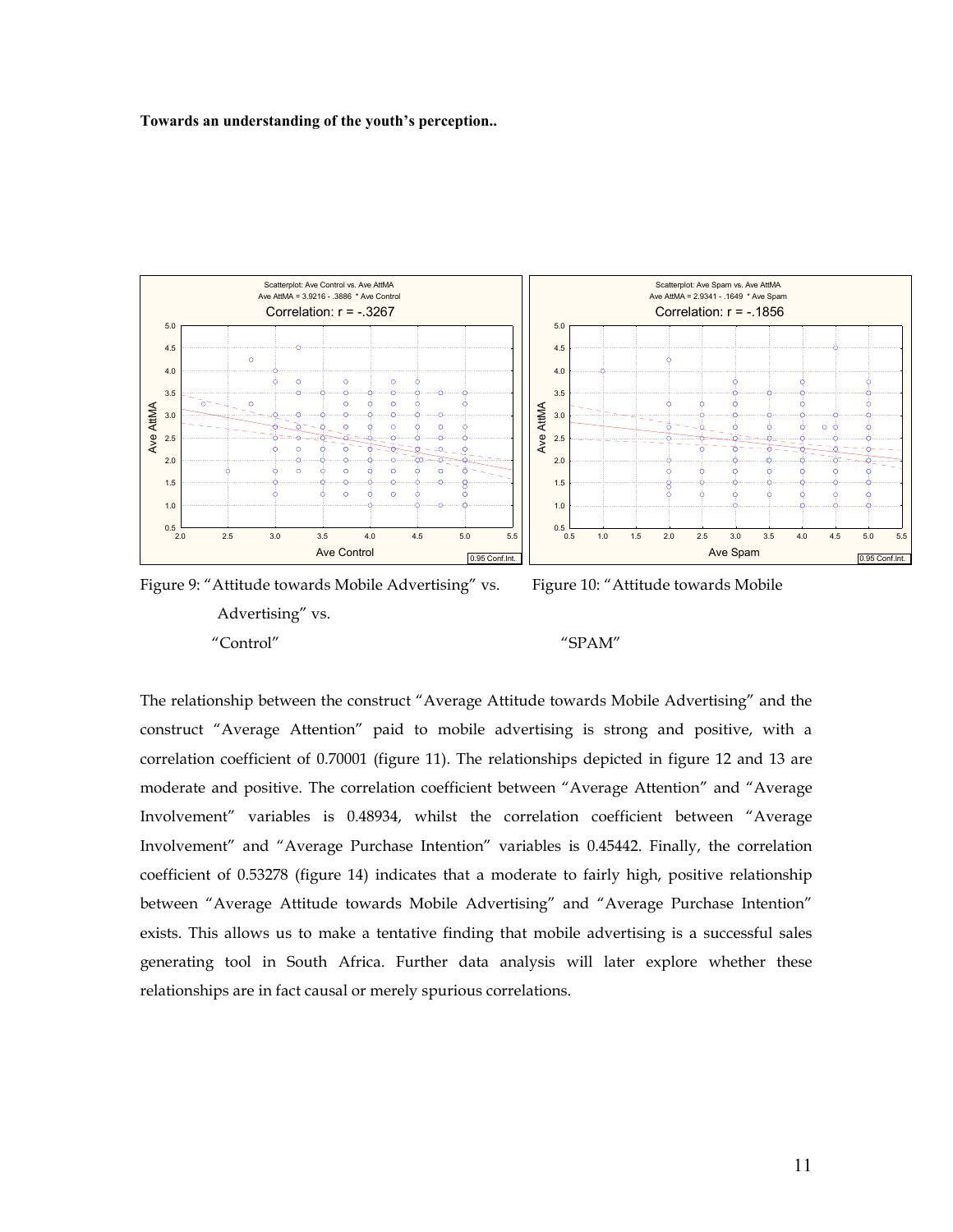

Scatterplot: Ave Attent vs. Ave Involve Ave Involve = 1.2694 + .43071 \* Ave Attent Correlation: r = .48934 5.5 5.0 ö 4.5  $\Omega$ ö, 4.0  $\circ$  $\bullet$ Ave Involve 3.5 3.0 2.5 2.0 1.5 1.0  $0.5$  0.5 0.5 1.0 1.5 2.0 2.5 3.0 3.5 4.0 4.5 5.0 Ave Attent 0.95 Conf.Int.

Figure 11: "Attitude towards Mobile Advertising" vs. Figure 12: "Attention" vs.

"Involvement" "Attention"





Figure 13: "Involvement" vs. "Purchase Intention" Figure 14: "Attitude towards Mobile



Advertising" vs.

"Purchase Intention"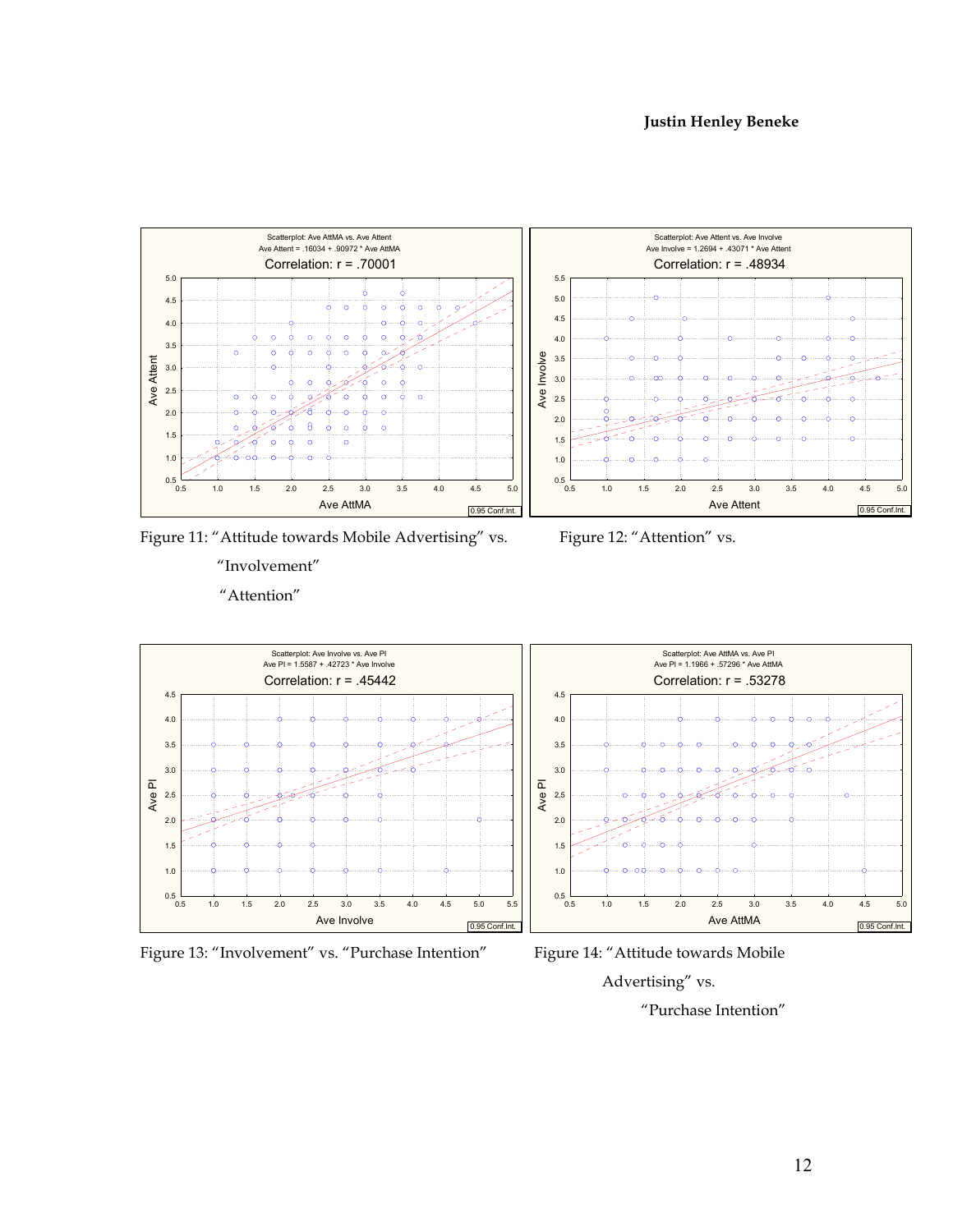#### **CONSUMER PERCEPTIONS AND TENDENCIES**

The figures below represent questions included in the questionnaire that were not used for statistical analysis, but still revealed results of interest. The majority of respondents indicated that they would never like to receive mobile advertisements, which suggests that strong negative attitude towards mobile advertising exist. The largest proportion of the remaining respondents indicated that *only* weekdays are preferred (see figure 15). On these days of the week, consumers prefer receiving mobile advertisements in the afternoon or early evenings.



Figure 15: Preferred Times to Receive Mobile Advertisements

36% of respondents consider mobile advertisements to be SPAM when they receive advertisements 2-3 times a week, with a further 24% having the more extreme view that receiving mobile advertisements even once a week is SPAM (see figure 16). Respondents indicated that they prefer as minimal communication as possible from mobile advertisers. These findings confirm the literature which states that 2-3 times a week is the appropriate frequency of sending advertising messages.

Respondents were not very willing to provide personal information. This is indicated by the fact that, only 49% of respondents were prepared to provide the highest recorded type of information,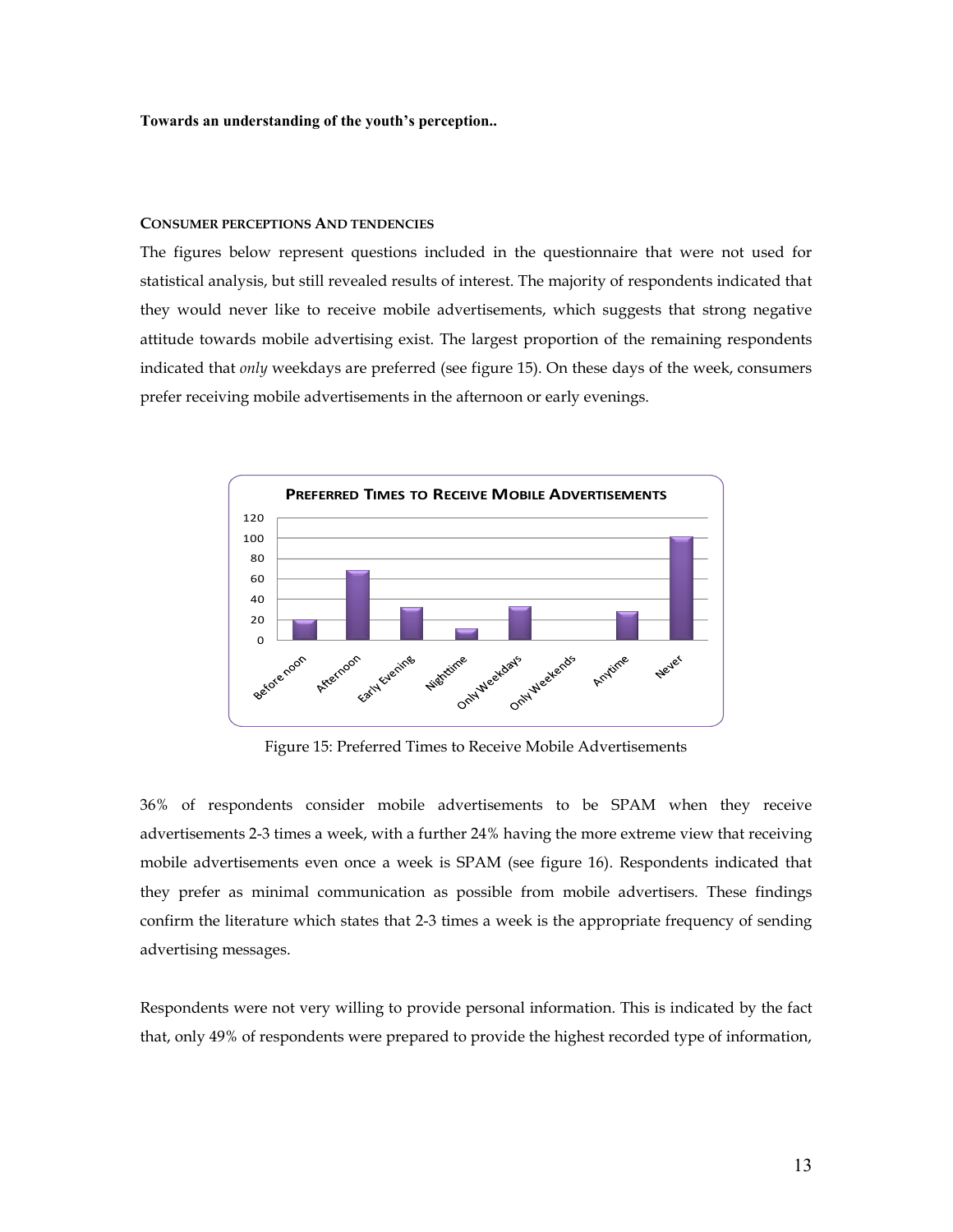#### **Justin Henley Beneke**

gender (see figure 17). Although respondents are not very willing to provide personal information; gender, age, email address, cell phone number and name were the most commonly cited pieces of information that consumers feel comfortable giving to advertisers. Interestingly, only 30% of consumers are prepared to provide their cell phone number which could prove to be problematic in initiating a mobile advertising campaign. This further supports the finding that strong negative attitudes exist towards mobile advertising. As per figure 17, consumers particularly dislike giving out their bank details, income levels, landline numbers and address. This confirms the literature which suggests that consumers are more willing to give low concernlevel personal information (demographic, occupation and lifestyle information) as opposed to high concern level personal information (financial data and personal identifiers).

These findings confirm previous literature on privacy issues surrounding mobile advertising where consumers have a strong fear of SPAM and are highly concerned about losing control of the access and use of their personal information.



Figure 16: Message Frequency at which Consumers Regard Mobile Advertising as SPAM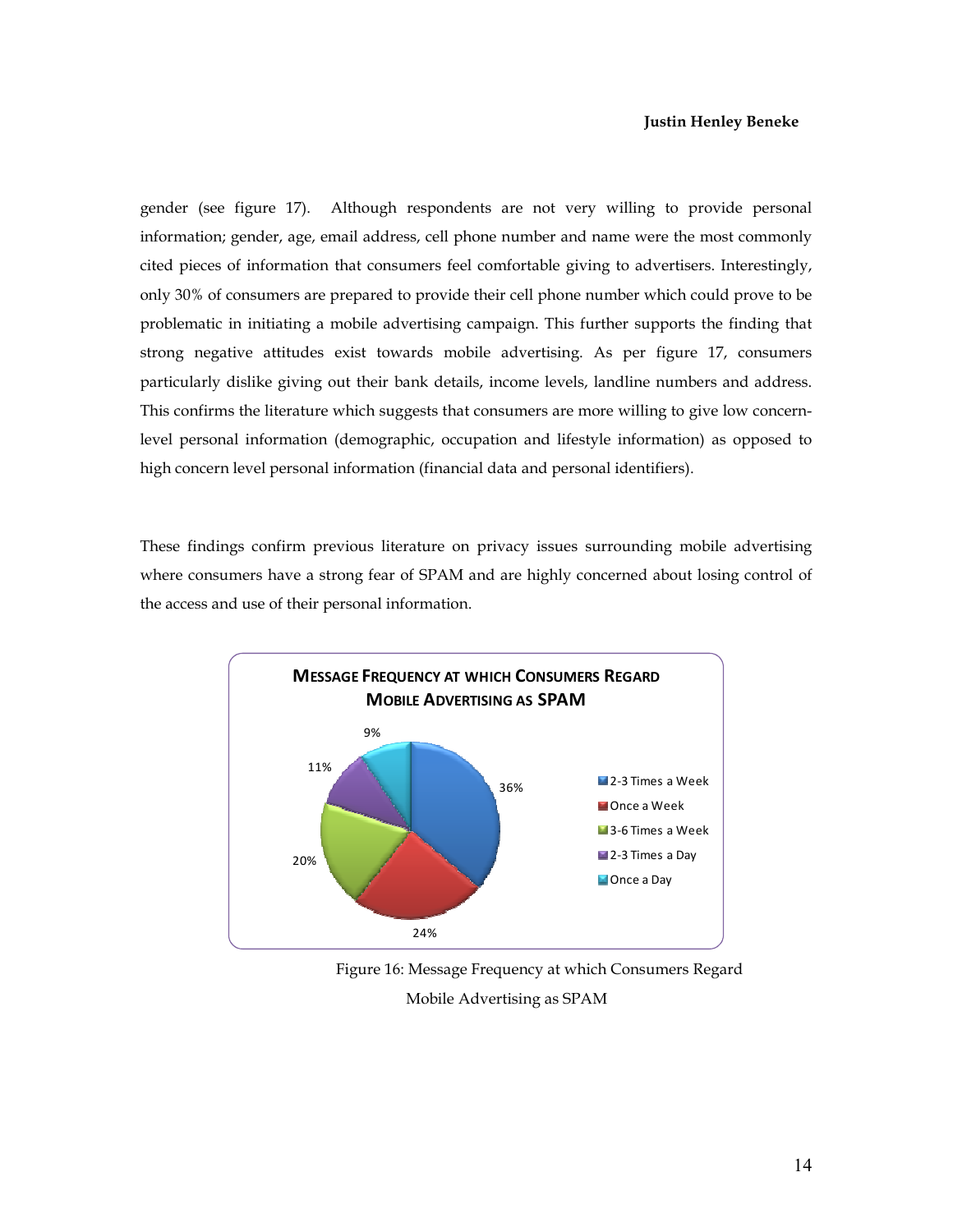

Figure 17: Personal Information Consumers are Willing to Provide

Figure 18 indicates that respondents are more trusting of recommendations from family and friends. They are more likely to buy a product if the mobile advertisement were forwarded by friends and family. Consumers' distrust of advertisers and trust of family and friends, as well as the ease with which consumers can forward messages via SMS, implies that mobile advertising could be used to establish successful word-of-mouth campaigns. Marketers need to harness the viral potential of mobile advertising.



Figure 18: The Viral Potential of Mobile Advertising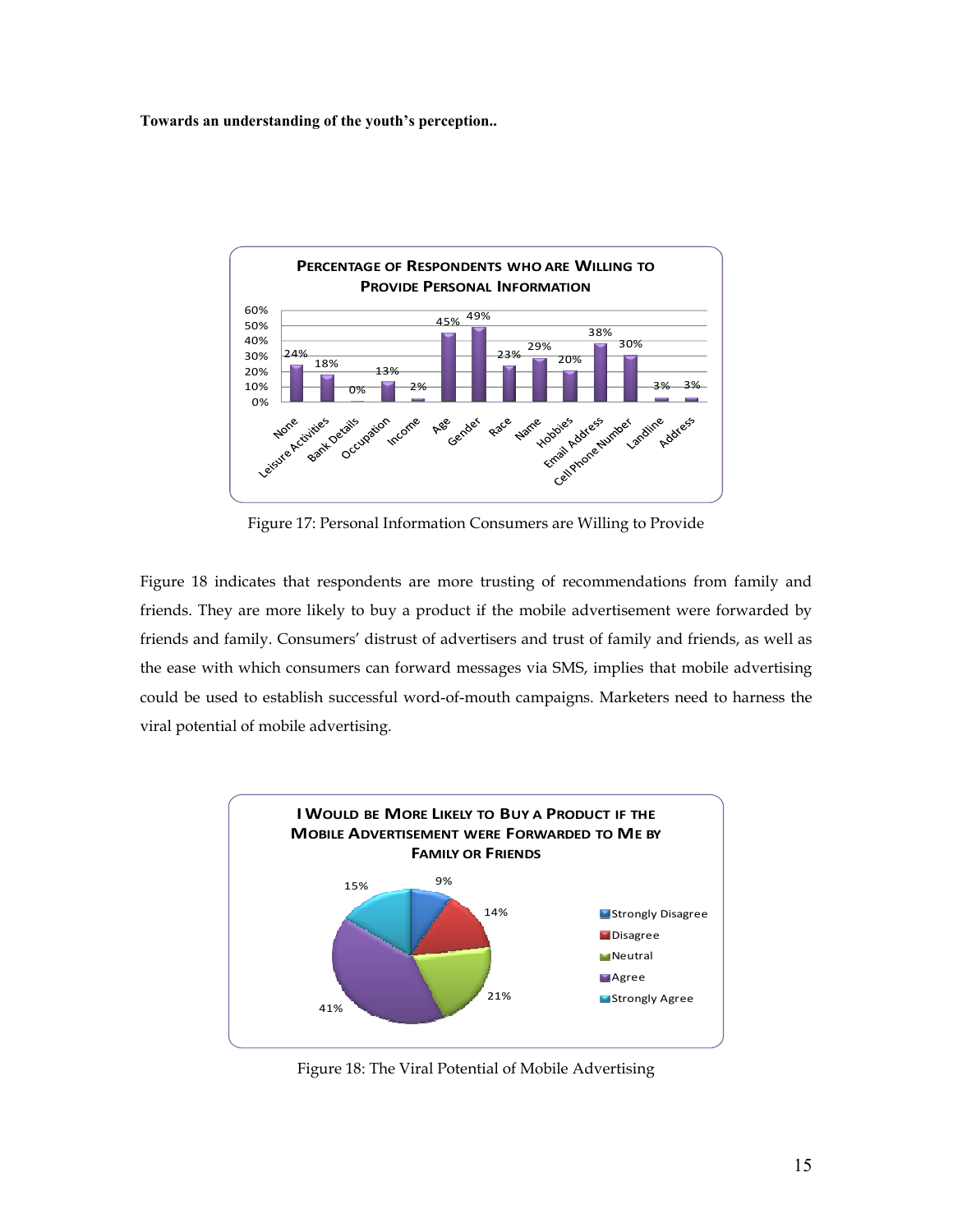Although almost all respondents indicated that their handsets are equipped to receive an MMS, the majority of respondents would prefer not to receive mobile advertisements containing sound, images and video clips (as indicated in figure 19). This is contrary to literature and could be an indication of consumers' fear of SPAM (consumers are unwilling to receive *any* mobile advertisements even if it contains sound, images and video clips) and the low technology adoption rates in SA. However, more research would be needed in order to confirm these tentative findings.



Figure 19: Consumers Preferred Type of Mobile Advertisement

#### **CONCLUSIONS**

Despite the success of mobile advertising indicated by the positive relationship between consumers' attitudes towards mobile advertising and purchase intentions, negative attitudes towards mobile advertising currently exist amongst the youth in South Africa. This finding confirms that of Van der Waldt et al (2009). Therefore, it can be deemed to be unsuccessful in generating sales at present in South Africa and will only be effective in the future if these attitudes are addressed and changed. In order to convert these into positive attitudes, marketers need to address the critical underlying factors which influence consumers' attitudes towards mobile advertising. Statistical analysis confirmed the mobile advertising literature and identified six predictors of "Attitudes towards Mobile Advertising": "Content", "Personalisation",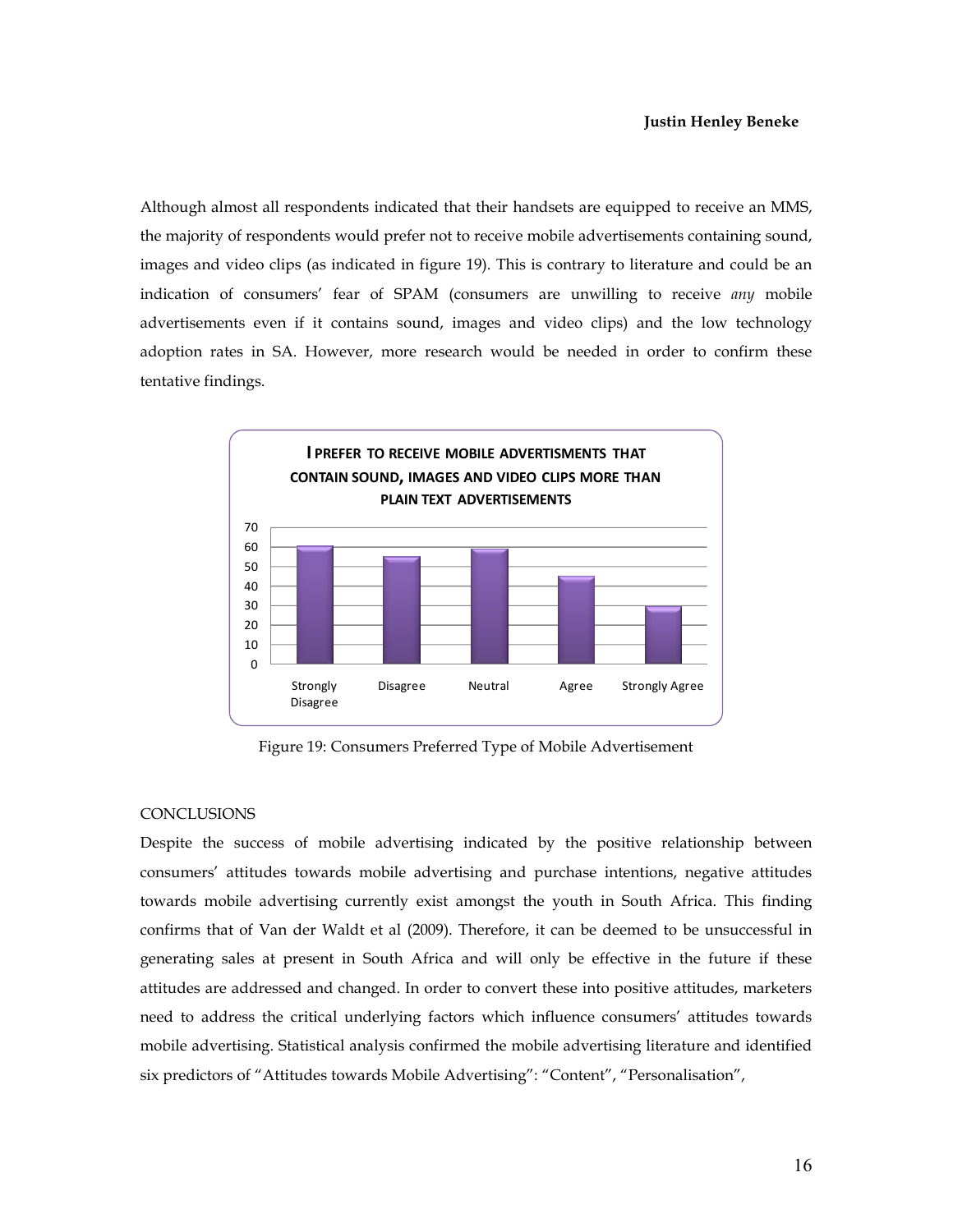"Attitude towards Advertising in General", consumers' level of "Innovativeness", consumer's lack of "Control" and fear of "SPAM".

Privacy issues, specifically "Control", emerged as the most important and significant aspect of mobile advertising for consumers. It is evident that consumers want more control over the access to and use of their personal information and their participation in mobile advertising campaigns. Therefore, the less control consumers have, the more negative their attitude towards mobile advertising. The "Content" of the mobile message is the second-most influential predictor of "Attitude towards Mobile Advertising". Evidently, consumers value helpful, informative, creative and entertaining mobile advertisements. Following conventional wisdom, "Attitude towards Advertising in General" is an important factor affecting consumer attitudes towards mobile advertising. The more positive a consumer's "Attitude towards Advertising in General", the more positive their "Attitude towards Mobile Advertising" will be. Finally, "Personalisation" is an influential predictor of "Attitudes towards Mobile Advertising". This implies that consumers value mobile messages that are tailored to their preferences and habits, time and location.

#### A SUGGESTED FRAMEWORK FOR MOBILE MARKETERS

Based on the research conducted, the importance of positive attitudes towards mobile advertising is evident. However, marketers need to realise that despite the many benefits associated with mobile advertising in reaching the youth, mobile advertising may not be as effective due to the current negative attitudes that exist in the South African youth market. Therefore mobile marketers should consider our five golden rules (5 P's) when formulating mobile advertising campaigns in order to create positive attitudes towards mobile advertising:

- Give *power* to the consumer
- Be *private* with the use of consumer's personal information
- Be *punchy* with the message content
- Be *personalised*
- Be *polite* when communicating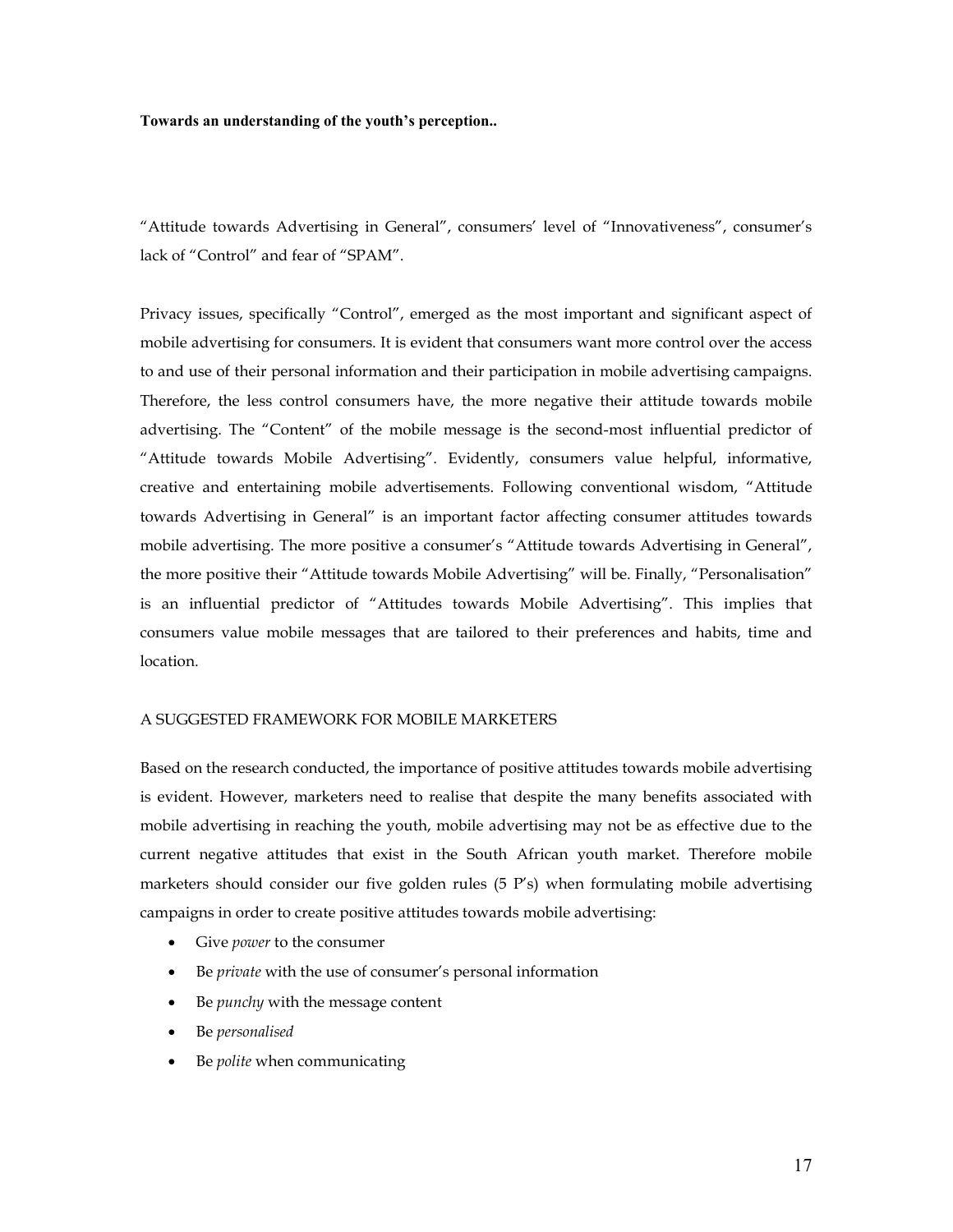

Figure 20: The 5 P's of Successful Mobile Advertising

In order for consumers to have more control over the terms of the relationship, marketers need to 'give *power* to the consumer'. Marketers should therefore only use permission-based campaigns in which explicit authorisation must be obtained from them before communication can commence. A clear, free-of-charge opt-out feature must also be included in the mobile advertisement to allow consumers to terminate their participation easily and at any time. If the power lies in consumers hands they would be less afraid of the sale and abuse of their personal information. This in turn would decrease their fear of SPAM and also protect the credibility of mobile advertising as a marketing medium.

Marketers should 'be *private* with the use of consumer's personal information' thereby transferring more control to the consumer. Marketers need to view the exchange of personal information as a "social contract" between consumers and the company. The use, access and distribution of this information should be protected and respected at all times to refrain from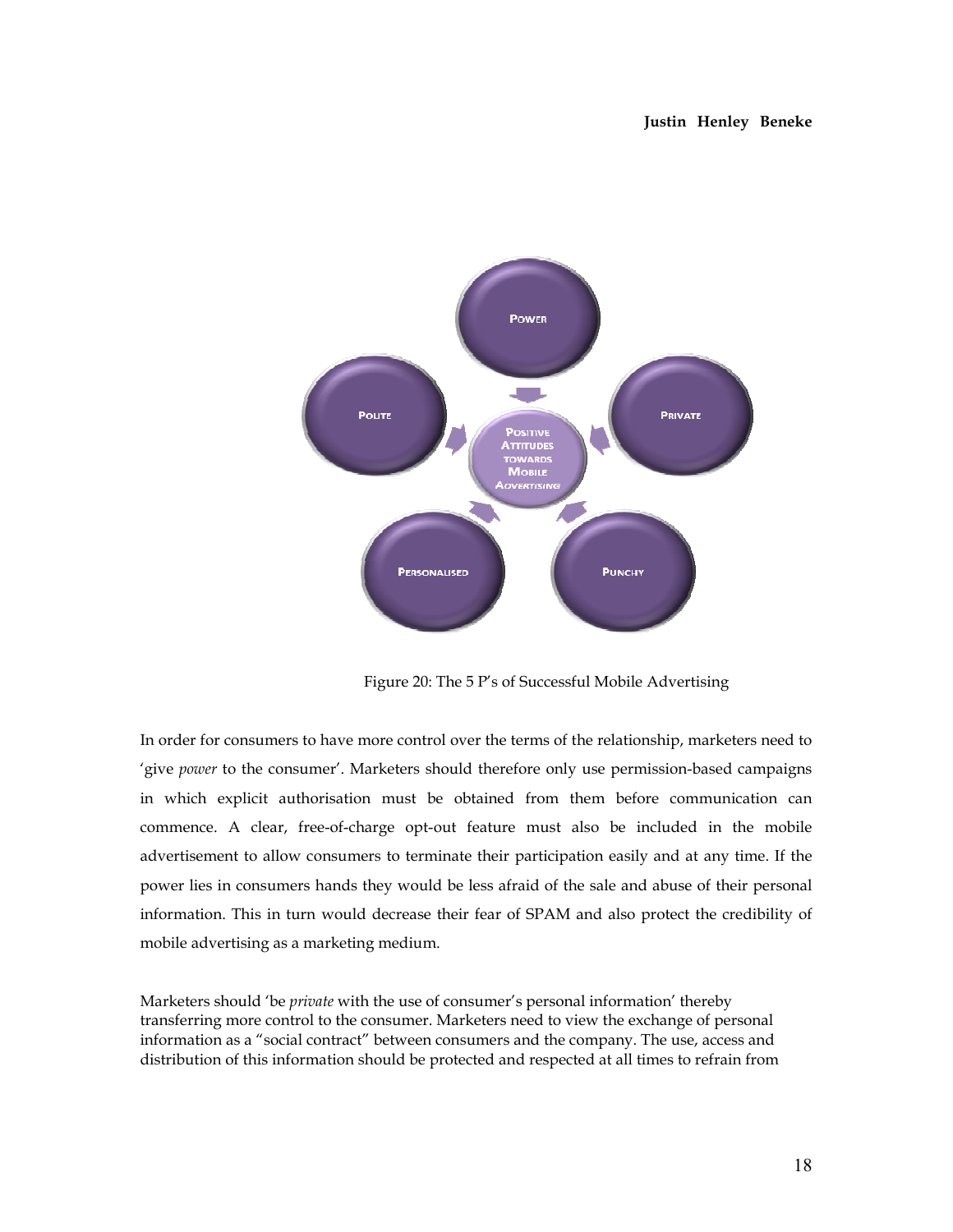violating this implicit "social contract". Research indicated that only low concern-level personal information should be requested: gender, age, email address, cell phone number and name. Bank details, income levels, landline numbers and address should not be asked so as to circumvent the creation of negative attitudes towards mobile advertising or raising consumer suspicion. Literature, focus groups and statistics confirmed that consumers particularly fear the sale of their personal information and this should be avoided by companies so as to respect consumers' confidentiality. Furthermore, the respect of consumers' privacy would increase consumers' trust and decrease their fear of SPAM.

Due to the limited number of characters in a mobile advertisement it is crucial for marketers to 'be *punchy* with the message content'. The messages must be creative and entertaining as well as informative in order to captivate consumers' attention and keep them open to future communication. This can be done through the use of humour, graphics, sound and video clips. However, findings show that consumers are unwilling to receive this type of content at this point in time. Despite this, marketers should not dismiss this aspect of mobile advertising completely. As mobile technology is diffusing and advancing rapidly, this aspect could possibly be temporary and could prove to be an important determinant of attitudes in the near future. Content should also be varied to keep them interested and avoid large defection rates of consumers opting-out of the campaign. Effective content would not only encourage participation in the campaign but also curb consumers' fear of SPAM. Communication would be desired and welcomed rather than being considered unwanted, unsolicited messages which are forced onto them. Furthermore, by using punchy content, mobile advertising has the potential to go viral, as it is one of the easiest and cheapest mediums to pass on advertisements. Findings have also indicated that consumers will be more willing to buy an advertised product if it is forwarded by friends or family.

In order for marketers to obtain consumers' attention they need to offer consumers something of value. To do this, messages need to 'be *personalised'.* By sending relevant and targeted messages, marketers can decrease irritation levels and fear of SPAM among consumers and prevent consumers from being overwhelmed by excessive amounts of unnecessary messages. Marketers should tailor their advertisements to consumers' profiles (past purchasing behaviour and

19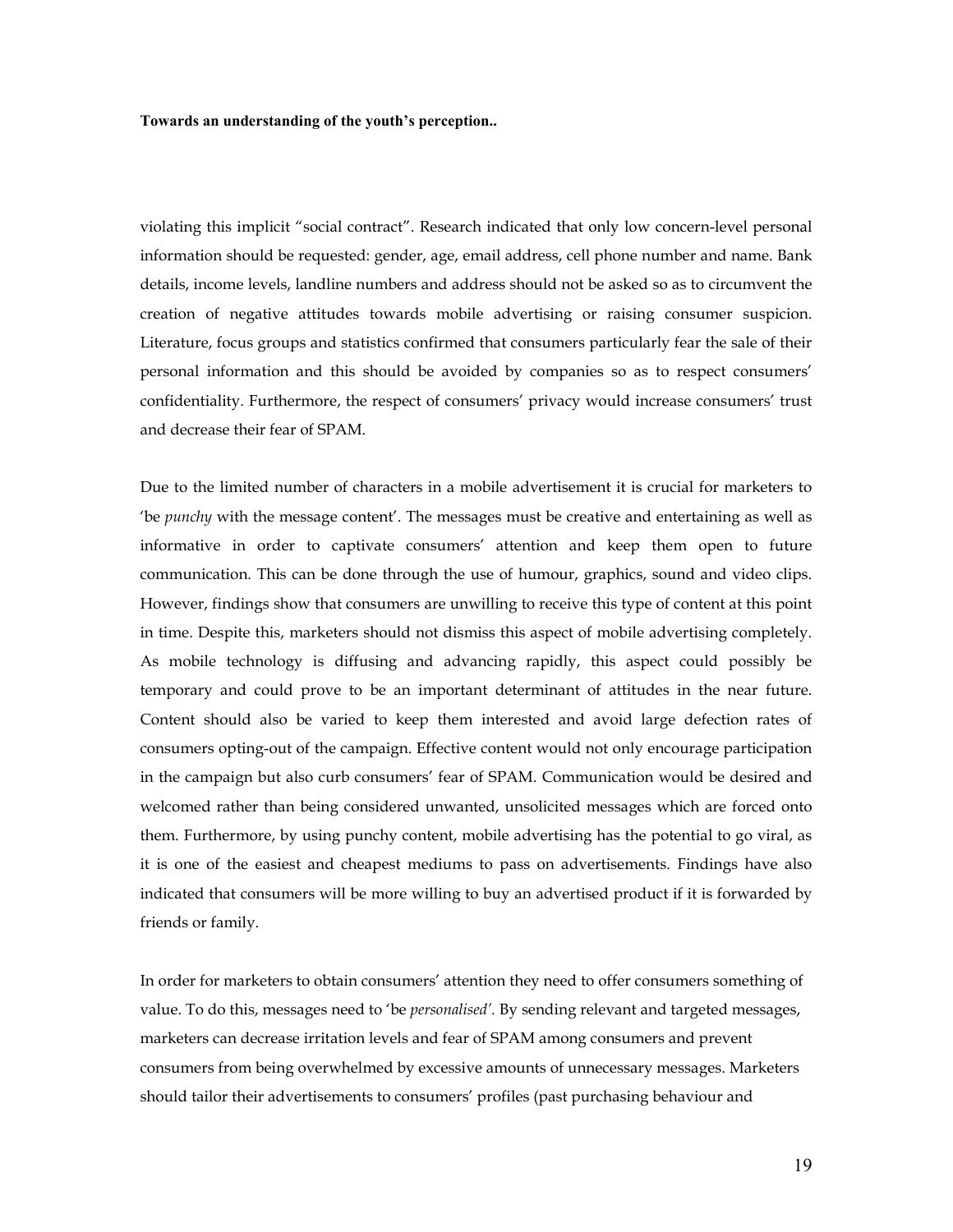demographics), preferences, habits and interests. Additional customisation can be achieved through the latest in mobile technology, location-based advertising in which messages are sent according to the consumer's proximity to the advertiser's store. Personalisation is critical as consumers apply a great deal of selectivity in terms of the attention paid to commercial stimuli and have a higher level of awareness of stimuli that meet their needs and interests. Not only can marketers tailor their message content but they can also tailor their target audience. Although no differences in attitudes towards mobile advertising existed among different demographic groups within our sample frame (age, race, gender, occupation or income) research suggested that the more innovative an individual, the more positive their attitude towards mobile advertising. Therefore, marketers should try to identify and target innovators and opinion leaders amongst the youth market as they are more open to trying new things and are thus more accepting of a new medium such as mobile advertising.

Due to the intense fear of SPAM inherent in the majority of consumers it is imperative to 'be *polite* when communicating' with consumers. Message frequency needs to be limited to 1-3 times a week to avoid consumers being inundated with mobile advertising. Otherwise mobile advertising would be considered as SPAM, resulting in negative attitudes developing. Youth prefer that messages are sent in the afternoon and early evening on weekdays only.

It is important to bear these in mind as they affect the primary predictors of "Attitude towards Mobile Advertising". By following these 5 guidelines marketers will maximise the probability of sending the right message to the right person at the right time. This should assist in transforming current negative attitudes towards mobile advertising among the youth market in SA into positive attitudes. It is important for marketers to note that whilst mobile advertising is believed to have more benefits than traditional media it should not be used in isolation. It should rather form part of an integrated marketing campaign and should be complementary in nature. This complementary role is particularly important as this new medium is still in its infancy in South Africa.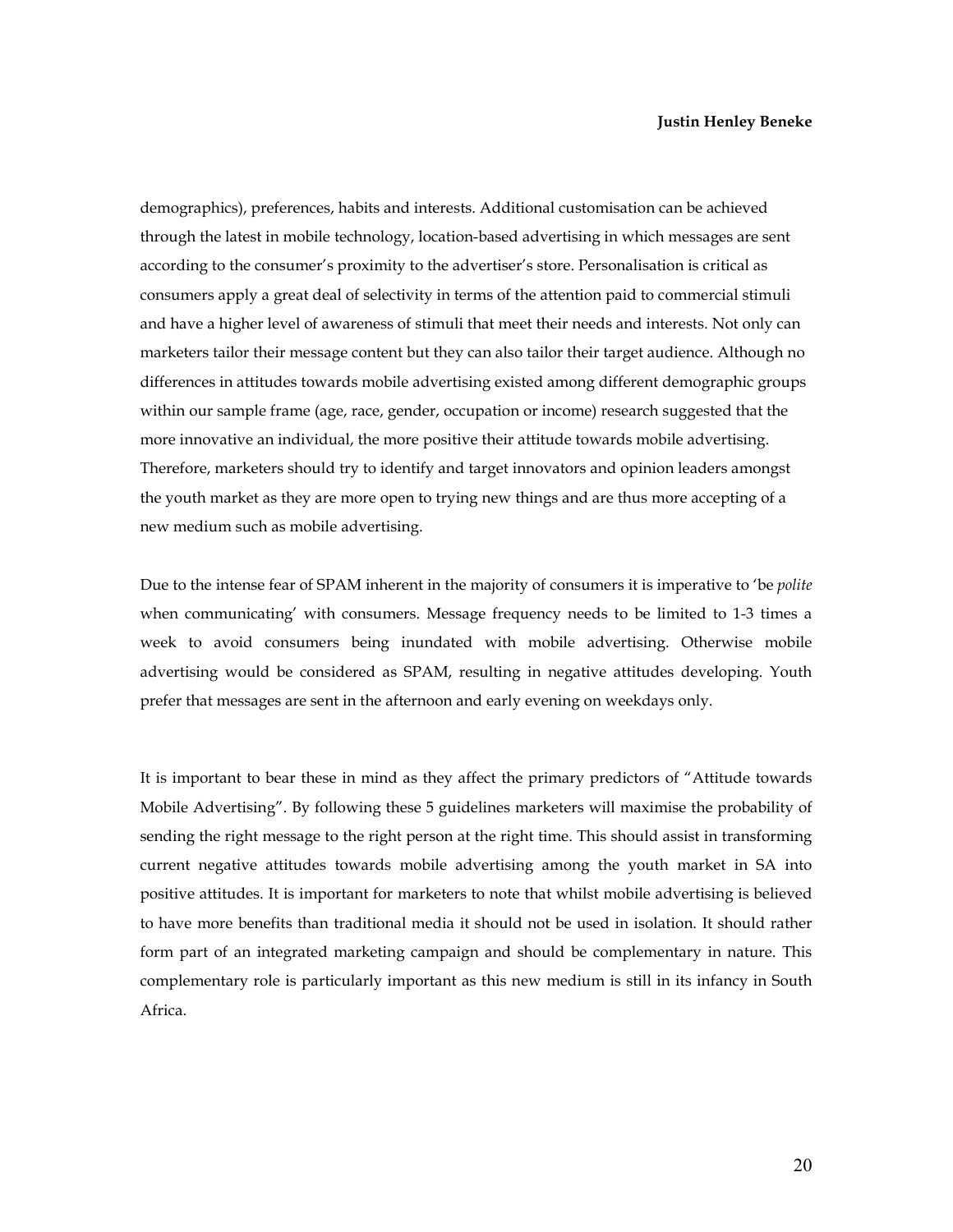The five guidelines will aid in obtaining consumers' attention and involvement in mobile advertisements, thereby allowing marketers to capitalise on the potential of mobile advertising to be a successful medium to target the youth of South Africa.

### LIST OF REFERENCES

- Anderberg, J. and Morris, J. (2006), "Authenticity and transparency in the advertising industry: An interview with John Morris". *Journal of Management Development,* Vol. 25, No. 10, pp. 1021-1023
- Bamba, F. and Barnes, J. (2007), "SMS advertising, permission and the consumer: a study". *Business Process Management Journa,* Vol. 13, No. 6. pp. 815-829
- Barnes, S.J. (2003), "Wireless digital advertising: nature and implications". *International Journal of Advertising*, Vol. 21 No. 3, pp. 399-420
- Barwise, P. and Strong, C. (2002), "Permission-Based Mobile Advertising". *Journal of Interactive Marketing*, Vol. 16, No. 1, pp. 14-24
- Bauer, H., Reichardt, T., Barnes, S. and Neumann, M. (2005), "Driving Consumer Acceptance of Mobile Marketing: A Theoretical Framework and Empirical study". *Journal of Electronic Commerce Research*, Vol. 6 No. 3, pp. 181-197
- Bellman, S., Johnson, E. and Lohse, G. (2001), "To Opt-In or Opt-Out? It Depends on the Question". *Communications of the ACM*, Vol. 44, No. 2
- Carroll, A., Stuart, B. and Scornavacca, E. (2007), "Consumer perceptions and attitudes towards SMS advertising: recent evidence from New Zealand". *International Journal of Advertising,* Vol. 26, No.1, pp. 79–98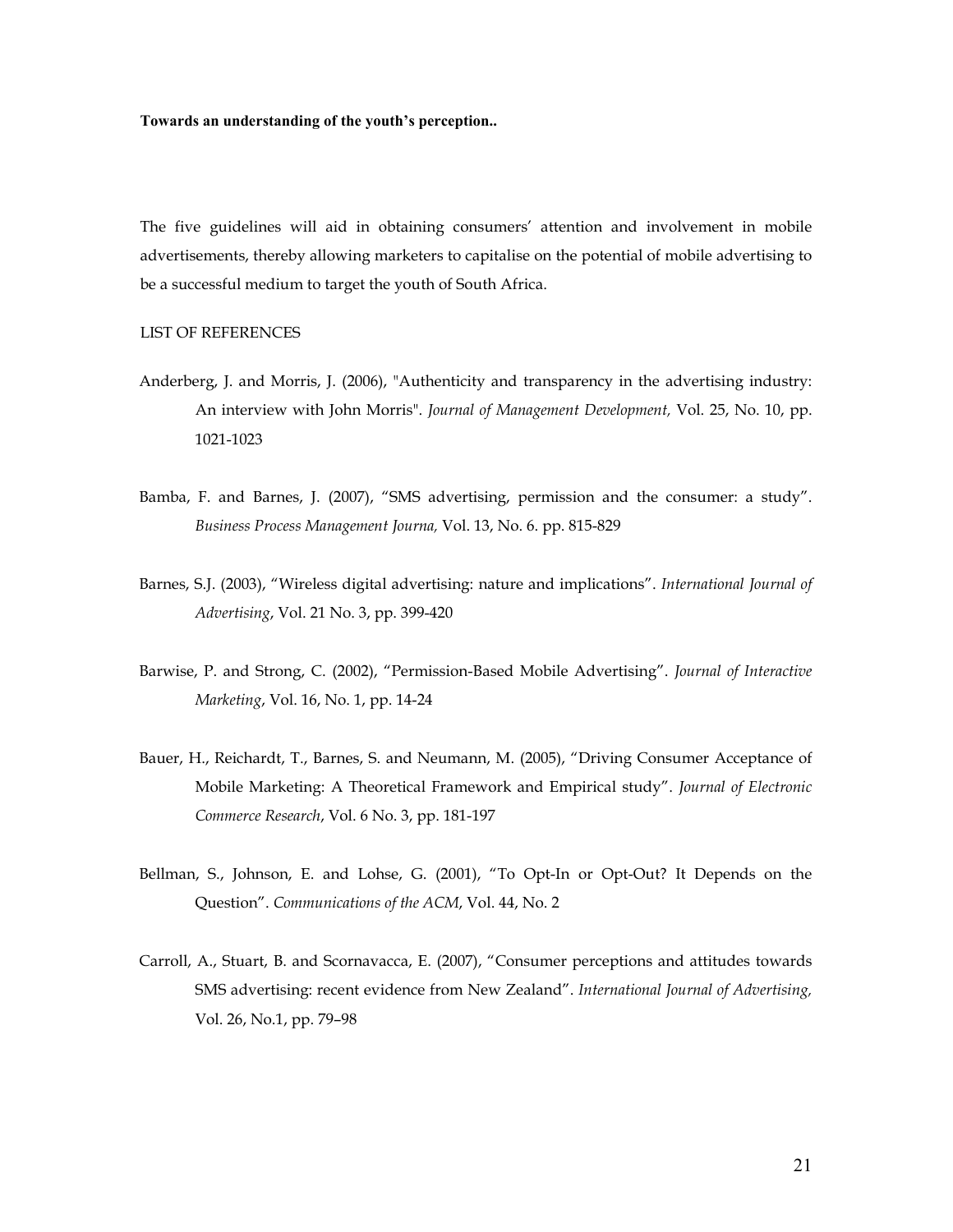- Carter, E. (2007), "Mobile Marketing and Generation Y African-American Mobile Consumers: The issues and the opportunities". *International Journal of Mobile Marketing,* Vol. 3, No. 1, pp.62-66
- Casal, C. (2002), "Regulating Spam: Opting in or opting out?" *Centre for Technology, Policy and Industrial development*, Vol 4, No. 2, pp. 42-48
- Dickenger, A and Haghirian, P. (2004), "An Investigation and Conceptual Model of SMS Marketing". *Proceedings of the 37th Hawaii International Conference on System Sciences.*  Hawaii, USA: IEEE
- Drossos, D., Giaglis, G., Lekakos, G., Kokkinaki, F. and Stavraki, M. (2007), "Determinants of Effective SMS Advertising: An Experimental Study". *Journal of Interactive Advertising*, Vol. 7, No. 2
- Elliot, M. T. and Speck, P.S. (1998), "Consumer Perception of Advertising clutter and its impact across various media". *Journal of Advertising Research*, Vol. 38, No. 1, Pp. 29 – 41
- Hanley, M. and Becke, M. (2008), "Cell Phone Usage and Advertising Acceptance among college students". *International Journal of Mobile Marketing,* Vol. 3, No. 1, pp.67-80
- Hanley, M., Becker, M. and Martinsen, J. (2006), "Factors Influencing Mobile Advertising Acceptance: Will Incentives Motivate College Student to Accept Mobile Advertisement?". *International Journal of Mobile Marketing.* Vol. 1, No. 1, pp. 50-58
- Jin, C and Villegas, J. (2008) "Mobile Phone Users' Behaviours: The Motivation Factors of the Mobile Phone User". *International Journal of Mobile Marketing.* Vol. 3, No. 2, pp. 4-14
- Jun, J. and Lee, S. (2007), "Mobile Media and its Impact on Consumer Attitudes towards Mobile Advertising". *International Journal of Mobile Marketing.* Vol.2 No. 1 pp. 50-58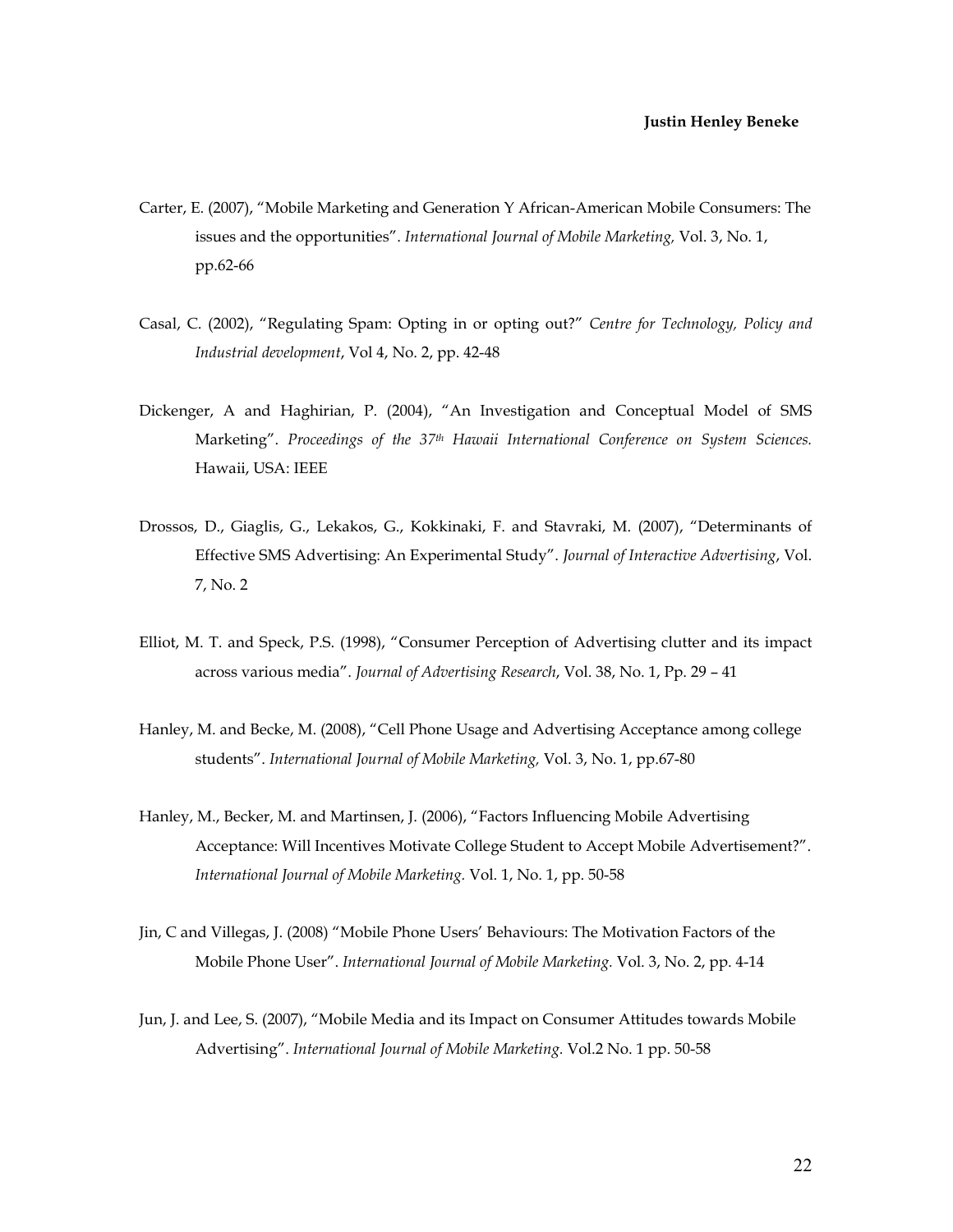- Karjaluoto, H., Lehto, H., Leppäniemi, M. and Mustonen, T. (2007), "Insights into the Implementation action of Mobile Marketing Activities". *International Journal of Mobile Marketing,* Vol.2, No. 2, pp. 10-20
- Kondo, F. N, Jian, Z. N. and Shahriar, A. (2008), "Gradual Changes in Repeat Customers' Adoption Behaviour toward Responses to Mobile Direct Mail Coupon Promotions". *International Journal of Mobile Marketing,* Vol.3, No. 2, pp. 15-24
- Krishnamurthy, S (2001), "A Comprehensive Analysis of Permission Marketing". *Journal of Computer-Mediated Communication*, Vol. 6, No. 2
- Ktoridou, D., Epaminonda, E., and Kaufmann, H. (2008), "Technological challenges and consumer perceptions of the use of Mobile Marketing: Evidence from Cyprus". *International Journal of Mobile Marketing*. Vol. 3. No. 2
- Kumar, A. & Lim, H. (2008), "Age Differences in Mobile Service Perceptions: Comparison of Generation Y and Baby Boomers". *Journal of Service Marketing*, Vol. 22, No.7, pp. 568-577
- Leppäniemi, M and Karjaluoto, H (2005), "Factors influencing consumers' willingness to accept mobile advertising: a conceptual model". *International Journal of Mobile Communications,*  Vol. 3, No. 3, pp. 197-212
- Leppäniemi, M. and Karjaluoto, H. (2008), "Mobile Marketing: From Marketing Strategy to Mobile Marketing Campaign Implementation". *International Journal of Mobile Marketing,*  Vol.3, No. 1, pp. 50-61
- Maneesoonthorn, C. and Fortin, D. (2006), "Texting Behaviour and Attitudes toward Permission Mobile Advertising: An Empirical Study of Mobile Users' Acceptance of SMS for Marketing Purposes". *International Journal of Mobile Marketing,* Vol.1, No. 1, pp. 66-72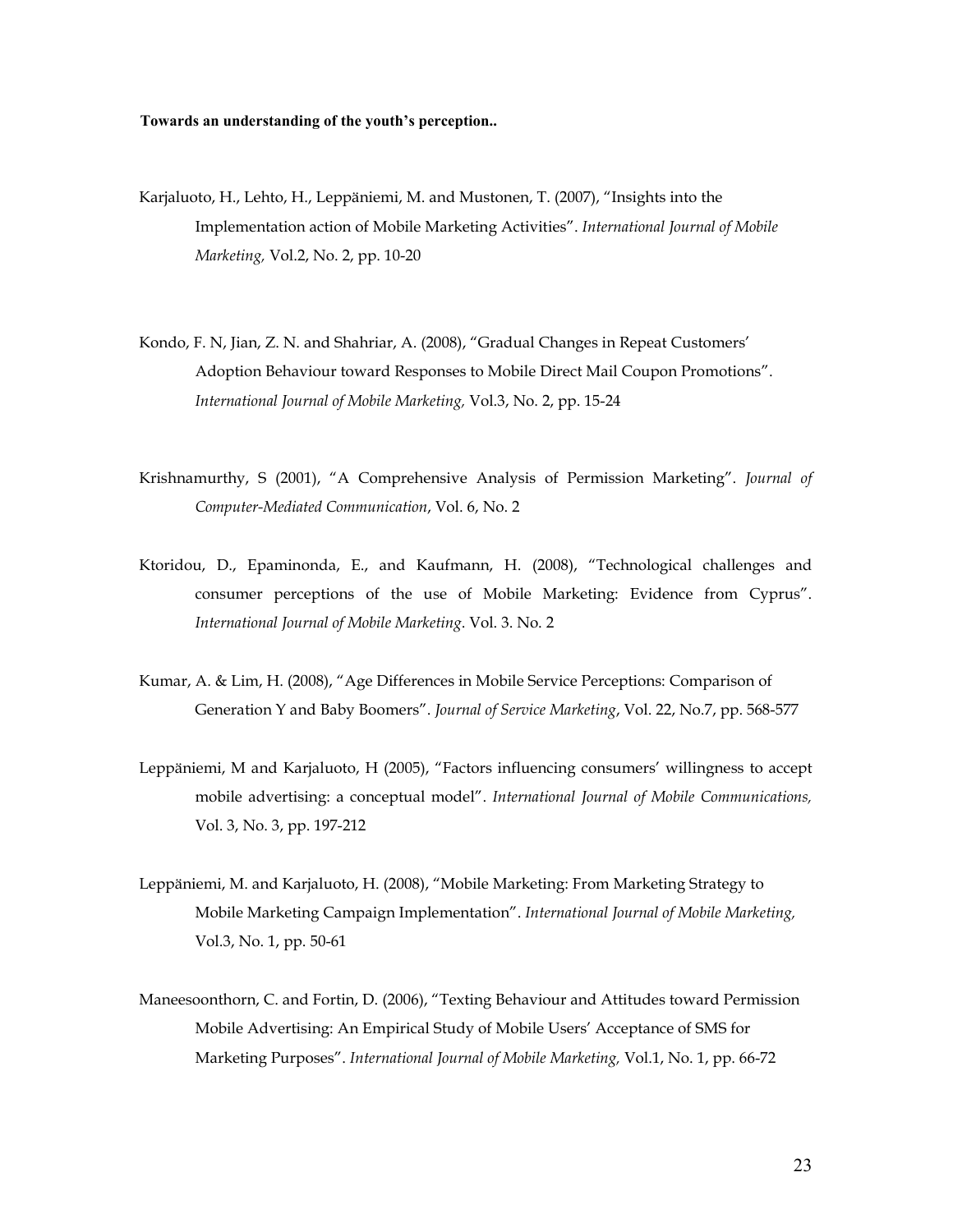Marketing Mix (2008), The Marketer's Guide to Mobile, Vol. 26, No. 11/12

- Milne, G. and Rohm, A. (2000), "Consumer Privacy and Name Removal Across Direct Marketing Channels: Exploring Opt-In and Opt-Out Alternatives". *Journal of Public Policy and Marketing,* Vol. 19 No. 2, pp. 238-249
- Mobile Marketing Association (2008) URL:<http://www.mmaglobal.com/?q=node/8982 > [Accessed 11 May]
- Newell, .J. and Meier, M. (2007), "Desperately Seeking Opt-In: A field report from a Student-Led Mobile Marketing Initiative". *International Journal of Mobile Marketing,* Vol.2, No. 2, pp.53- 57
- Okazaki, S. (2005), "Mobile advertising adoption by multinationals: Senior executives' initial responses". *Journal of Internet Research,* Vol. 15 No. 2, pp. 160-180
- Petty, D (2000), "Marketing without Consent: Consumer Choice and Costs, Privacy, and Public Policy". *American Marketing Association,* Vol. 19 No. 1, pp. 42-53
- Phelps, J., Nowak, G and Ferrel, E. (2000), "Privacy Concerns and Consumers Willingness to Provide Personal Information". *Journal of Public Policy and Marketing,* Vol. 19, No. 1, pp.27-41
- Rohm, J. and Sultan, F. (2006), "An Exploratory Cross-market Study of Mobile Marketing Acceptance". *International Journal of Mobile Marketing,* Vol.1, No. 1, pp. 4-12
- Sadeh, N. (2002), *M-Commerce: Technologies, Services, and Business Models*,New York: John Wiley & Sons Inc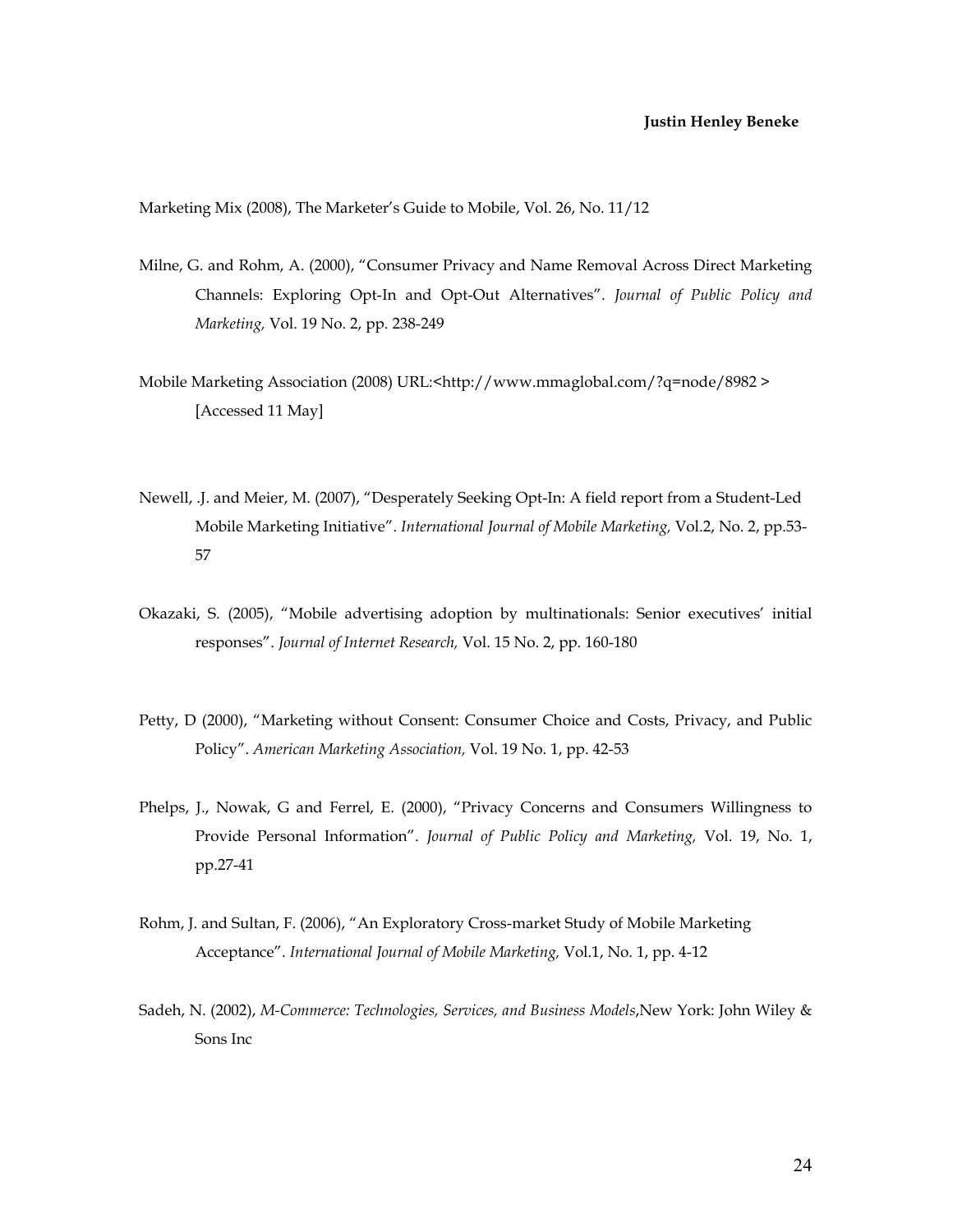- Scharl, A*.*, Dickenger, A. and Murphy, J (2005), "Diffusion and Success Factors of Mobile Marketing". *Electronic Commerce Research and Applications,* Vol. 4, pp. 159-173
- Shavitt, S., Lowrey, P. and Haefner, J. (1998), "Public Attitudes towards Advertising: more favourable than you might think". *Journal of Advertising Research*, Vol. 38, No. 4, pp 7 – 22
- Siau, K. and Shen, Z. (2003), "Building Customer Trust in Mobile Commerce", *Communications of the ACM*. Vol. 46, No. 4, pp. 91-94
- Stewart, D., and Pavlou, P. (2002), "From Consumer Response to Active Consumer: Measuring the Effectiveness of Interactive Media". *Journal of the Academy of Marketing Science*, Vol. 30, No. 4, pp. 376 – 396
- Taylor, A.S. and Harper, R. (2001), "Talking Activity: Young People and Mobile Phones". *Proceedings of the CHICHI 2001 Workshop: Mobile Communications: Understanding Users, Adoption & Design*, Seattle, WA
- Tsang, M.M; Ho, S and Liang, T. (2004), "Consumer Attitudes Toward Mobile Advertising, an Empirical Study". *International Journal of Electronic Commerce*, Vol. 8, No. 3, pp. 65-78
- Vatanparast, R. (2007), "Piercing the Fog of Mobile Advertising". *The Sixth International Conference on Mobile Business ICMB 2007 July*. Toronto, Ontario, Canada
- Vatanparast, R., and Asil, M. (2007), "Factors Affecting the use of Mobile Advertising". *Journal of Mobile Marketing*, Vol. 2. No. 2
- Vodacom, (2008), "The Mobile Media Solution Guide: The 7th Mass Media Channel". *Marketing Mix.* Vol. 26. No. 11 pp. 11-19
- Yaniv, G. (2008), "Sold on Mobile Marketing: Effective Wireless Carrier Mobile Advertising and How to Make it Even More So". *International Journal of Mobile Marketing,* Vol.3, No. 2, pp. 86-91

The author would like to acknowledge, and state his thanks for, the intellectual contribution of three Bus.Sc. Marketing Honours students in compiling this paper – G. Cumming, A. Stevens and M. Versfeld.